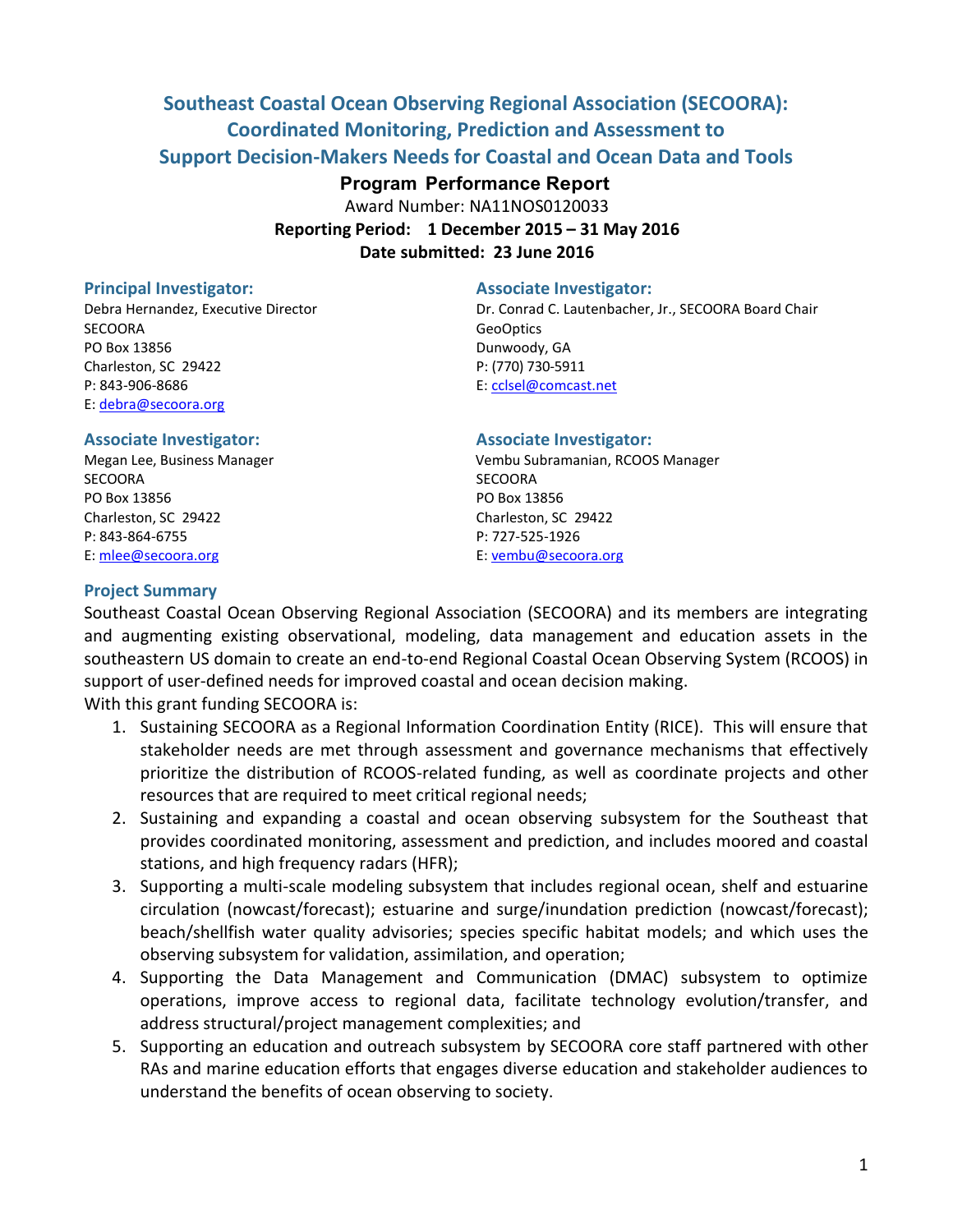### **Progress and Accomplishments**

#### **SECOORA Project Contractual Subawards Update**

The administration of the NOAA Year 4 and Year 5 awards and subawards are being continued by SECOORA. We submitted a one-year (June 1, 2016 – May 31, 2017) no-cost extension request to NOAA, which was approved. For the Year 5 award, SECOORA issued no cost extensions to eleven subawardees during this reporting. We received notice of the new NOAA Year 1 (FY16) cooperative award during this reporting period. After the contractual review and account establishment for the Year 1 award, we will be submitting our Year 1 descope proposal to NOAA on or before July 31, 2016. Specific details regarding progress made on goals and objectives in each subsystem are detailed in the following sections.

### **Goal 1: Sustain SECOORA as a Regional Information Coordination Entity (RICE)**

**Milestones:** The following provides updates for this goal. Additional details are described in the table that follows.

- **A. Provide timely grant reports to NOAA:** Ongoing.
- **B. Hold Board Meeting Fall 2015 and Annual Meeting 2016:** Held December 3-4, 2015 Board meeting and Annual meeting (Stakeholders, Members Business, Board and RCOOS PI) May 18- 20, 2016.
- **C. Publish e-newsletters and other outreach material:** SECOORA continued to engage in marketing and outreach activities via e-newsletter, e-mails, social media and website updates. During this reporting period, SECOORA sent 1 e-newsletter, 2 emails outlining staff updates to the Board and produced 18 stories highlighting members' work. SECOORA newsletters, stories and videos were published on our [website.](http://www.secoora.org/) We continue to engage in outreach and education events as well as provide materials to RCOOS PIs and Board members who attend science meetings, provide information to governmental representatives, etc. SECOORA staff and Members engaged in in-person coastal ocean observing and marine science related scientific, stakeholder and outreach events. During this reporting period, SECOORA and the National Oceanic and Atmospheric Administration's Ocean Acidification Program continue to facilitate Southeast Ocean and Coastal Acidification Network [\(SOCAN\)](http://secoora.org/socan) to support and encourage discussions on ocean and coastal acidification in the Southeast region. We, together with the IOOS Association and other RAs, provided congressional outreach support emphasizing the importance of US Integrated Ocean Observing System (US IOOS) and all the RAs. We also produced our second annual report highlighting 2015 activities, which can be accessed via our [website.](http://secoora.org/AnnualReport2015)
- **D. Coordinate with neighboring RAs:** We continue to work closely with the neighboring Regional Associations, local and state and federal government agencies to ensure that messages, products, and projects are coordinated, and resources are leveraged.
- **E. SECOORA Website updates focused on data portal expansion, and PI project news:** Ongoing.
- **F. Work with IOOS Association and U.S. IOOS Program Office to effectively respond to NOAA and other National level requirements:** Debra Hernandez, Vembu Subramanian, Megan Lee and Abbey Wakely attended the monthly IOOS Association calls. Debra Hernandez and Conrad C. Lautenbacher attended the IOOS Spring meeting (March 1-3, 2016). Debra and Conrad visited 12 congressional offices in DC: Senator Lindsey Grahams (R-SC), Senator Thom Tillis (R NC), Congressman David Price (D-NC 4), Congressman Bill Posey (R-FL 8), Congressman Tom Rice (R-SC 7), Congressman Jeff Duncan (R-SC 3), Congressman Sanford Bishop (D-GA 2), Congresswoman Debbie Wasserman Schultz (D-FL 23), Congressman Patrick Murphy (D-FL 18),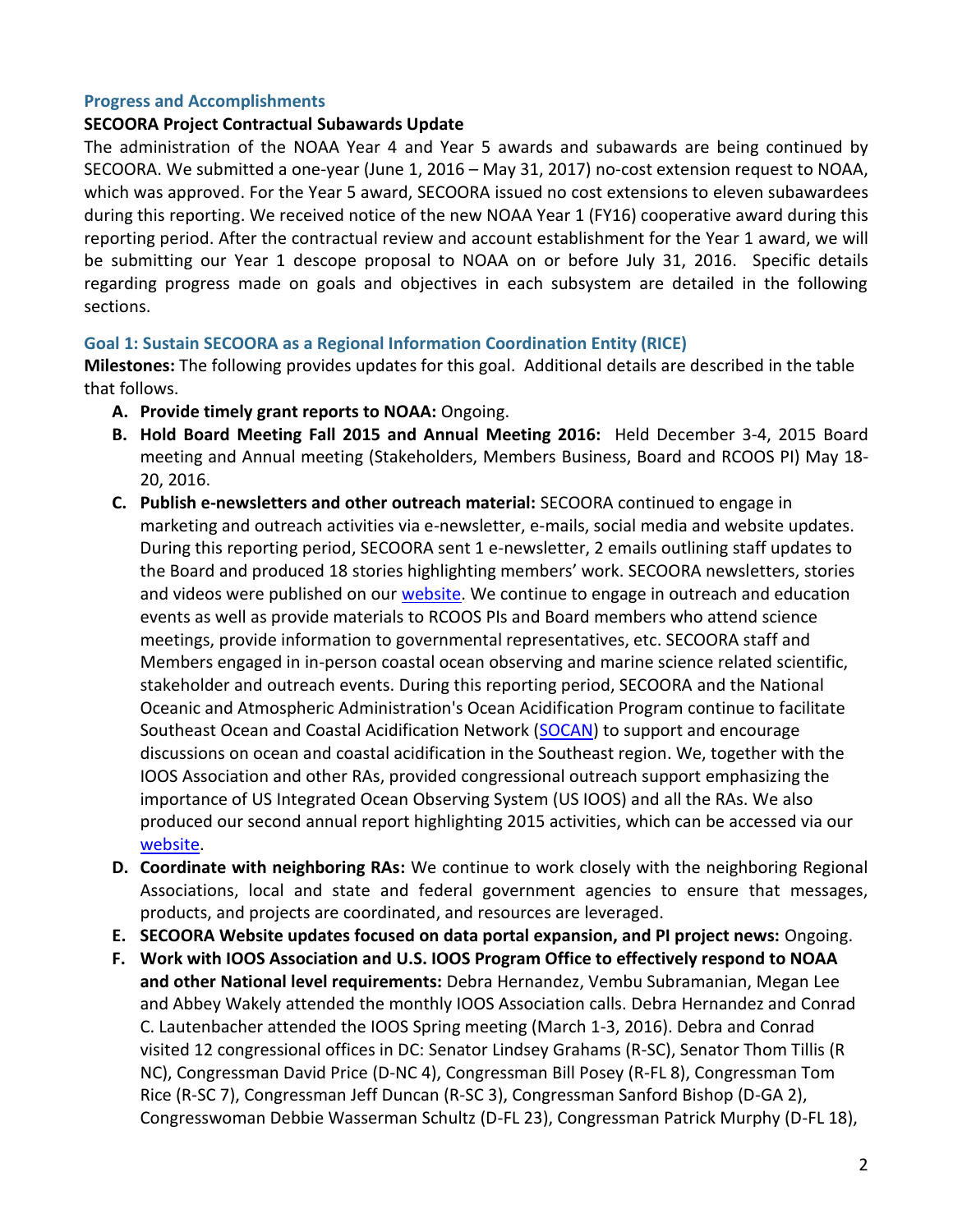Congressman Ander Crenshaw (R-FL 4), Congresswoman Ileana Ros-Lehtinen (R-FL 27), and Congressman Mark Sanford (R-SC 1). Abbey Wakely attended the IOOS/IOOS Association Education and Outreach calls. Vembu Subramanian attended the monthly IOOS RA DMAC calls. SECOORA staff continues to coordinate input on RA certification, QARTOD manuals, the glider strategy, animal telemetry network and the modeling strategy; and submitted comments as appropriate to the IOOS program office.

- **G. Support local, regional and national collaboration:** SECOORA staff and PIs regularly collaborate through co-sponsored meetings, participation in working groups and committees, and through coordination with regional and national colleagues. Some meetings and coordination activities include:
	- a. Southeast Ocean and Coastal Acidification Network (SOCAN) state-of-the-science webinar series on ocean acidification;
	- b. Sensor Observation Service (SOS) and Catalog efforts SECOORA, IOOS and all other RAs;
	- c. SECOORA in-situ data archival efforts National Center for Environmental Information (NCEI);
	- d. IOOS Association and congressional outreach efforts;
	- e. Modeling Strategy;
	- f. Glider Strategy;
	- g. QARTOD manuals;
	- h. Governors' South Atlantic Alliance meetings;
	- i. Weather Ready Nation (WRN) Ambassador;
	- j. NERRS US IOOS Collaborative initiative;
	- k. SouthEast Acoustics Consortium (SEAC) Meeting;
	- l. Florida Atlantic Coast Telemetry (FACT) Meeting;
	- m. Gulf of Mexico Coastal Ocean Observing System (GCOOS-RA) meeting;
	- n. Gulf of Mexico Research Institute Oil Spill Meeting;
	- o. Florida Institute of Oceanography Center for Excellence Meeting; and
	- p. Southeast States Resiliency Meeting.
- **H. Evaluate mechanisms to track operational statistics, product usage, and outcome measures and metrics:** We continue to use Google Analytics to track our data and products access via our website. We utilize the National Data Buoy Center (NDBC) quarterly partner statistics [\(http://www.ndbc.noaa.gov/partnerstats/\)](http://www.ndbc.noaa.gov/partnerstats/) report, which shows the number of hits and data requests on each monitoring station supported by SECOORA. Our HF Radar operators use the National HF Radar site for reporting the priority radar site uptime statistics. We will continue to work with our in-situ observations data providers to refine and standardize the performance statistics of our in-situ observing stations. We currently have 42 members, and provide support for 20 in-situ stations, 15 High Frequency Radar stations and 5 modeling projects. We developed and released our [2015 annual report](http://secoora.org/AnnualReport2015) that highlights key accomplishments and our observing system impacts in the southeast region. Since December 1, 2015 to May 31, 2016, we observed a less than 1% increase in subscription to our newsletter, from 693 to 696, Facebook "likes" have grown 7% (from 270 to 289) and Twitter "followers" have grown 20% (265 to 317). During the reporting period SECOORA shared approximately 119 Facebook posts and 135 Twitter "tweets", referring a combined 414 sessions to SECOORA website. Website sessions have increased 8% in the report period (70,675 sessions to 76,961 sessions).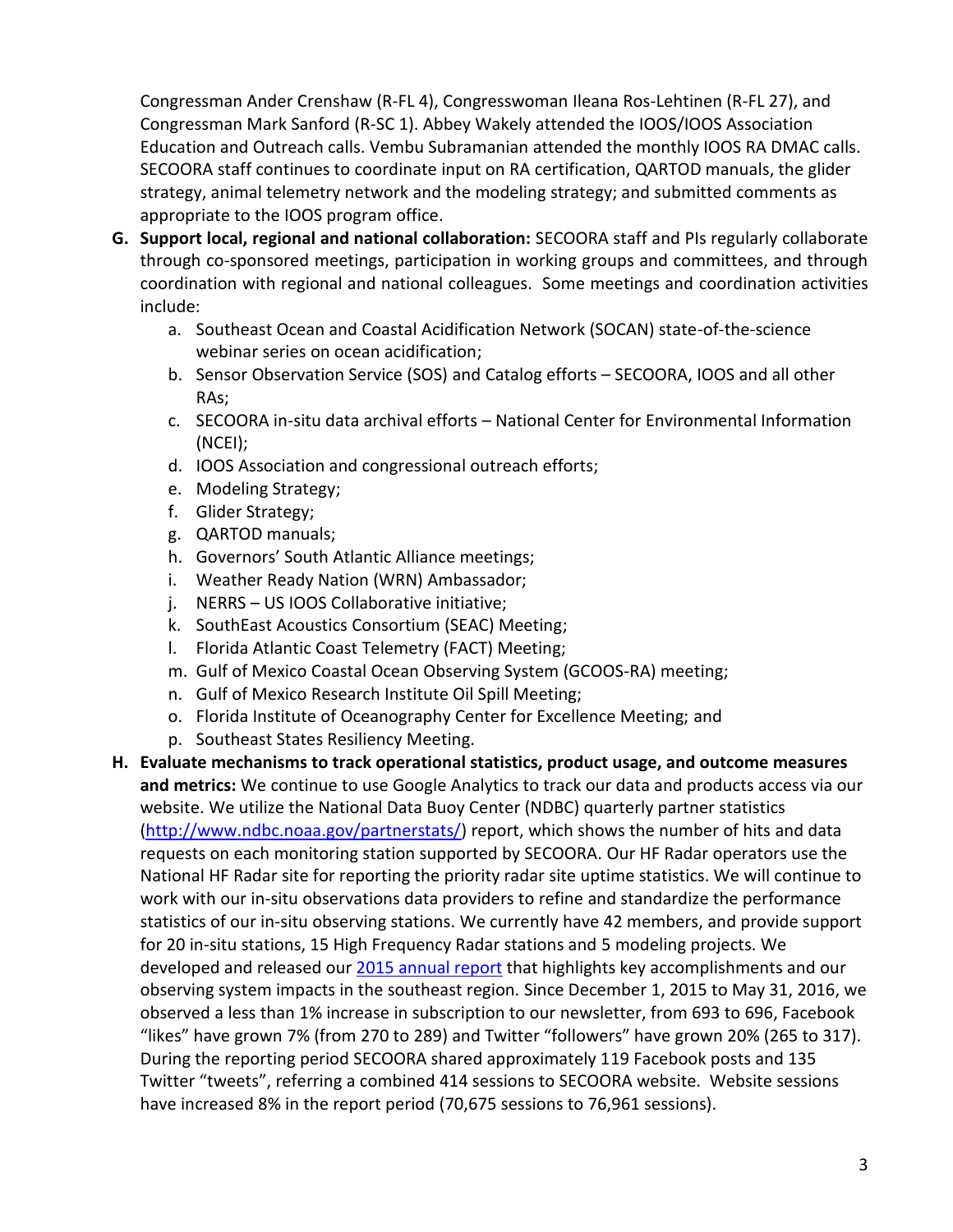|           | <b>SECOORA Activities</b>                 |           | Progress                                                                                                                                      |
|-----------|-------------------------------------------|-----------|-----------------------------------------------------------------------------------------------------------------------------------------------|
| $\bullet$ | Ensure continued and efficient            |           | <b>Staff fiscal activities:</b>                                                                                                               |
|           | Governance, Management and                | $\bullet$ | Provided fiscal and overall project management for Year 4 and 5 awards, and                                                                   |
|           | Operations of the RA.                     |           | continued to manage primary partner institutions' subawards.                                                                                  |
| $\bullet$ | Provide forums, i.e. workshops,           | $\bullet$ | Held bi-monthly administration meetings to ensure efficient and effective fiscal                                                              |
|           | meetings, that enable                     |           | operations.                                                                                                                                   |
|           | stakeholder assessment and<br>engagement. | $\bullet$ | A part-time Bookkeeper (Chiaki Kight) and Business Manager (Megan Lee)<br>managed the contracts and financials for these awards.              |
| $\bullet$ | Coordinate with the Governor's            | $\bullet$ | SECOORA staff held a staff retreat at Charleston, Dec. 1-2, 2015.                                                                             |
|           | South Atlantic Alliance (GSAA).           | $\bullet$ | Megan Lee attended the NOAA OMB training webinar, March 8-9, 2016.                                                                            |
| $\bullet$ | Ensure SECOORA plans and gaps             | $\bullet$ | Preparations are underway for FY16 SECOORA A-133 audit.                                                                                       |
|           | analysis align with IOOS                  |           | <b>SECOORA Board and PI Coordination</b>                                                                                                      |
|           | Association and IOOS office               | $\bullet$ | Continued to hold conference calls/webinars with RCOOS PIs to ensure in-reach,                                                                |
|           | guidance and/or requirements.             |           | coordination and collaboration within each RCOOS subcomponent and among                                                                       |
| $\bullet$ | Refine and maintain RCOOS                 |           | PIs. Also held DMAC activities prioritization and coordination meetings and calls.                                                            |
|           | Conceptual Operations Plan.               | $\bullet$ | Executive Committee continued to meet monthly. The Finance and Audit                                                                          |
| $\bullet$ | Develop materials for RA                  |           | Committee met every quarter.                                                                                                                  |
|           | Certification.                            | ٠         | Held Winter Board meeting (Dec. 3-4, 2015 - Charleston, SC) and SECOORA                                                                       |
|           |                                           |           | Annual Members and Board meetings (May 18-20, 2016 - Raleigh, NC).                                                                            |
|           |                                           |           | Presentations and 2016 annual meeting materials are available via our website.<br><b>External Coordination Activities:</b>                    |
|           |                                           | $\bullet$ | Continued to actively participate in the Governors' South Atlantic Alliance                                                                   |
|           |                                           |           | (GSAA), which currently means participating in regular Transition Team and                                                                    |
|           |                                           |           | Executive Planning Team conference calls and meetings.                                                                                        |
|           |                                           | $\bullet$ | Participated in monthly IOOS Association and IOOS conference calls, including                                                                 |
|           |                                           |           | Debra's participation on the IOOS Association Executive Committee.                                                                            |
|           |                                           | $\bullet$ | Debra and Conrad attended the IOOS Association Spring Meeting held in                                                                         |
|           |                                           |           | Washington D.C. (March 2016).                                                                                                                 |
|           |                                           | $\bullet$ | Continued coordinating the Southeast Ocean and Coastal Acidification Network                                                                  |
|           |                                           |           | (SOCAN) Steering Team with National Oceanic and Atmospheric                                                                                   |
|           |                                           |           | Administration's Ocean Acidification Program.                                                                                                 |
|           |                                           | $\bullet$ | Debra and Vembu attended Florida Institute of Oceanography, Florida Center<br>for Excellence Meeting, St. Petersburg, FL. (January 2016).     |
|           |                                           | $\bullet$ | Vembu and Abbey attended the Clam Bayou, Gulfport, St. Petersburg, FL Data                                                                    |
|           |                                           |           | Users meeting at the USF COMPS Clam Bayou site (December 16, 2015). New                                                                       |
|           |                                           |           | College of Florida Sarasota faculty and librarians attended the meeting. Xylem                                                                |
|           |                                           |           | YSI technicians, USGS, and FWC/FWRI were also present. USF and YSI gave a<br>tour of the site.                                                |
|           |                                           | $\bullet$ | December 7-8, 2015 Vembu and Abbey attended the Indian River Lagoon (IRL)                                                                     |
|           |                                           |           | Data Users Workshop. Vembu participated on the Steering Committee for the                                                                     |
|           |                                           |           | meeting.                                                                                                                                      |
|           |                                           |           | December 8, Megan attended a fundraising webinar hosted by Network for                                                                        |
|           |                                           |           | Good entitled "Turn Year-End Donors into Year-Round Supporters." Megan also                                                                   |
|           |                                           |           | attended other various fundraising/marketing webinars over this reporting                                                                     |
|           |                                           |           | period.                                                                                                                                       |
|           |                                           |           | Debra and Abbey coordinated and held the Southeast Ocean and Coastal                                                                          |
|           |                                           |           | Acidification Network (SOCAN) first in-person Steering Committee Meeting held                                                                 |
|           |                                           |           | in Charleston, SC (January, 12 - 13, 2016).                                                                                                   |
|           |                                           |           | Debra attended the IOOS and National Estuarine Research Reserve System<br>(NERRS) workshop held at Guana Tolomato Matanzas National Estuarine |
|           |                                           |           | Research Reserve in St. Augustine, FL (January 21-22, 2016).                                                                                  |
|           |                                           |           | Debra and Vembu attended the Gulf of Mexico Research Institute Oil Spill                                                                      |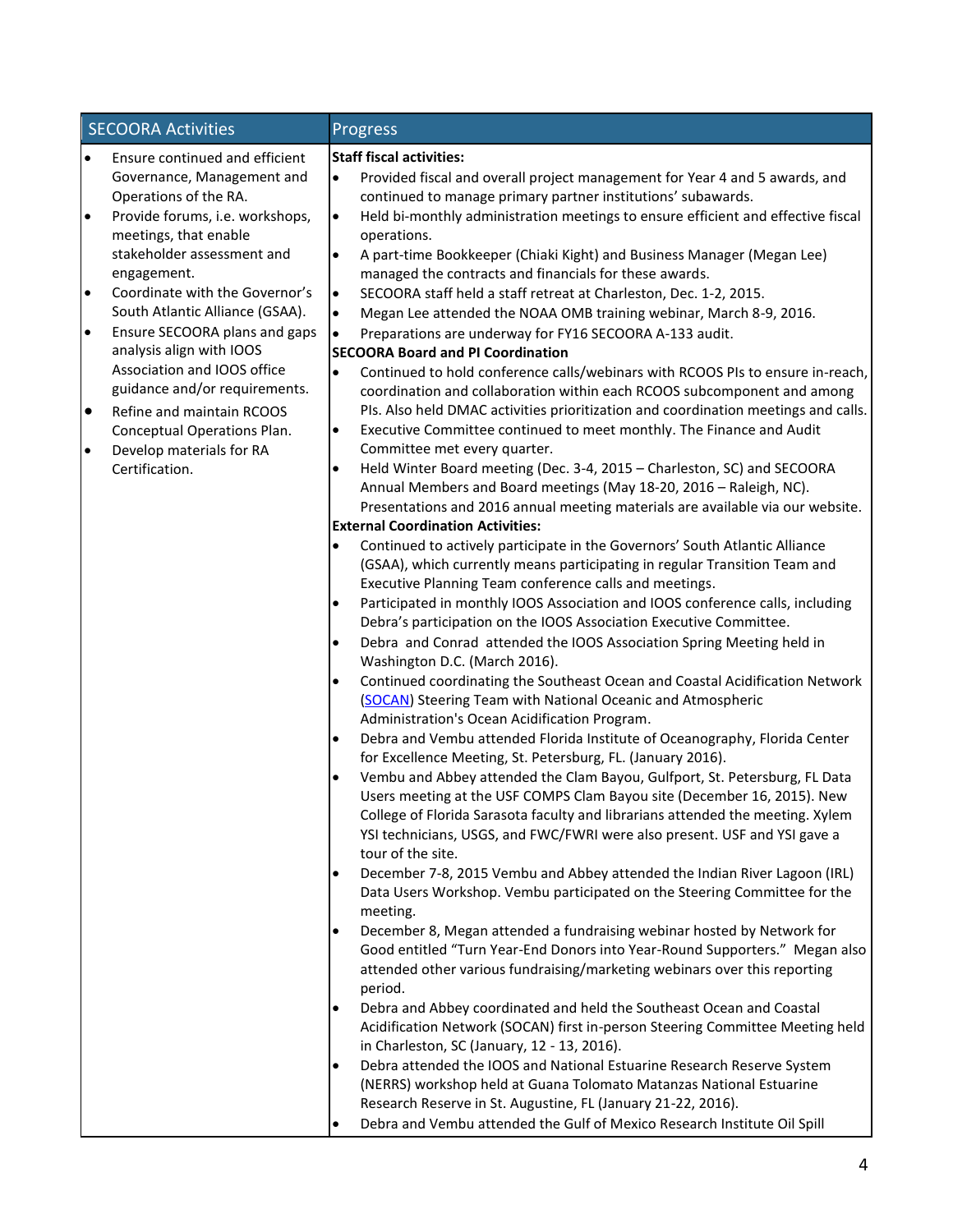| <b>SECOORA Activities</b> | <b>Progress</b>                                                                                                                                                                                                                                                                                                                                                                                                                                                                                                                                                                                                                                                                                                                                                                                                      |
|---------------------------|----------------------------------------------------------------------------------------------------------------------------------------------------------------------------------------------------------------------------------------------------------------------------------------------------------------------------------------------------------------------------------------------------------------------------------------------------------------------------------------------------------------------------------------------------------------------------------------------------------------------------------------------------------------------------------------------------------------------------------------------------------------------------------------------------------------------|
|                           | Meeting (February, 1-4, 2016).<br>Vembu attended the SouthEast Acoustics Consortium (SEAC) Meeting, St.<br>٠<br>Petersburg, FL (February 22-24, 2016).<br>Debra attended the Gulf of Mexico Coastal Ocean Observing System (GCOOS-<br>$\bullet$<br>RA) meeting, New Orleans, LA (March, 31 - April 1, 2016).<br>Debra attended the Southeast States Coastal Resiliency meeting (April 18,<br>$\bullet$<br>2016), Savannah, GA.<br>Other meetings, conference calls and activities: West Central Florida American<br>$\bullet$<br>Meteorological Society events; Florida Atlantic Coast Telemetry (FACT) meeting<br>(December 17, 2015); Florida Institute of Oceanography, FWC/FWRI, USGS and<br>University of South Florida outreach meetings; NOAA Southeast and Caribbean<br>Regional Collaboration Team (SECART) |
|                           | <b>Efforts to Leverage IOOS Funding:</b><br>٠                                                                                                                                                                                                                                                                                                                                                                                                                                                                                                                                                                                                                                                                                                                                                                        |
|                           | Continued partnership with GSAA.<br>$\bullet$                                                                                                                                                                                                                                                                                                                                                                                                                                                                                                                                                                                                                                                                                                                                                                        |
|                           | The PIs that receive SECOORA subawards also leverage either their institutional<br>$\bullet$<br>funds or external grants to carry out their projects.<br>Donate to SECOORA: We continue to participate in Amazon's charitable<br>٠<br>opportunity, AmazonSmile. Amazon will donate 0.5% of the price of your<br>eligible AmazonSmile purchases to Southeast Coastal Ocean Observing Regional<br>Association whenever you shop on AmazonSmile. Funds generated will be<br>invested to educate students and the public about coastal ocean observing<br>activities in the Southeast.                                                                                                                                                                                                                                   |

# **Goal 2: Sustain an Observing Subsystem for the SE**

**Milestones:** The following provides updates for this goal. Additional details are included in the table that follows.

- **A. Operate and maintain moored and coastal stations:** University of South Florida Coastal Ocean Monitoring and Prediction System (COMPS) and University of North Carolina Wilmington Coastal Ocean Research and Monitoring Program (CORMP) assets are maintained.
- **B. Report moored and coastal stations data to secoora.org and NDBC:** Ongoing.
- **C. Operate and Maintain Priority Radars** 
	- i. **Hourly surface current maps from the various subregions via individual and SECOORA websites**: Ongoing.
	- ii. **Estimates of significant wave heights from the HF radar data:** Estimates of significant wave heights from the HF radar data are provided on an experimental basis by WERA HF Radar operators within the region.
	- iii. **Develop/report performance metrics of CODARs and WERAs throughout the SE including accuracy estimates of the surface currents:** HF Radar operators in our region use the National HFR site to report the site performance metrics. The work on accuracy estimates of the surface currents is being continued.
	- iv. **Provide the radial currents to the National Servers (SIO/Rutgers) for the National HF radar network:** Ongoing.
- **D.** Maintain the sensors on Gray's Reef National Marine Sanctuary (GRNMS) Buoy 41008: University of Georgia (UGA) is funded to maintain the ocean acidification sensors on the NOAA's GRNMS buoy and the University of Delaware to collect and validate ocean acidification field data.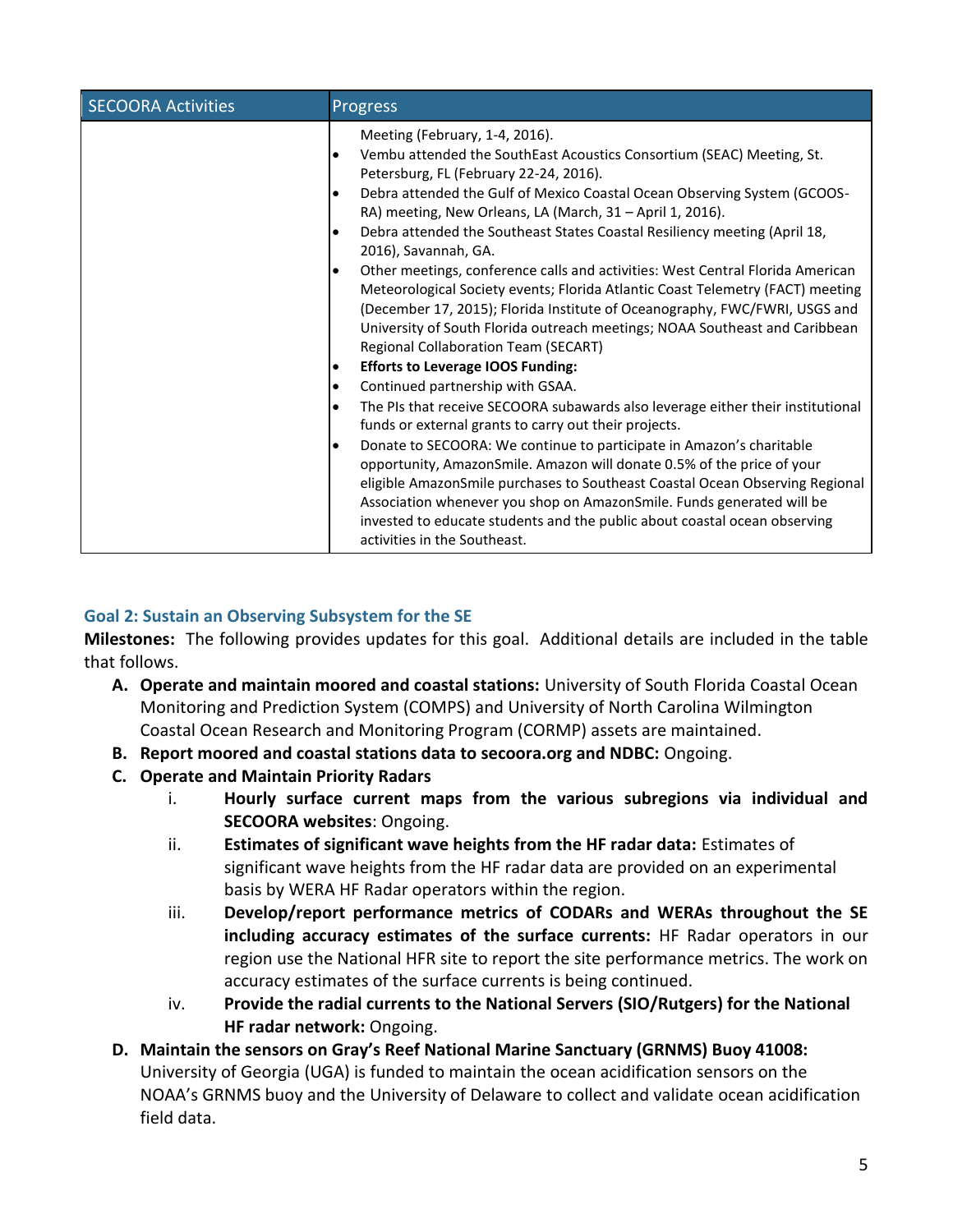| Objective 2.1: Sustain Moored and Coastal Stations                                                 |                                                                                                                                                                                                                                                                                                                                                                                                                                                                                                                                                                                                                                                                                                                                                                                                                                                                                                                                                                                                                                                                                                                                                                                                                                                                                                                                                                                                                                                                                                                                                                                 |  |  |  |
|----------------------------------------------------------------------------------------------------|---------------------------------------------------------------------------------------------------------------------------------------------------------------------------------------------------------------------------------------------------------------------------------------------------------------------------------------------------------------------------------------------------------------------------------------------------------------------------------------------------------------------------------------------------------------------------------------------------------------------------------------------------------------------------------------------------------------------------------------------------------------------------------------------------------------------------------------------------------------------------------------------------------------------------------------------------------------------------------------------------------------------------------------------------------------------------------------------------------------------------------------------------------------------------------------------------------------------------------------------------------------------------------------------------------------------------------------------------------------------------------------------------------------------------------------------------------------------------------------------------------------------------------------------------------------------------------|--|--|--|
| Institution/Activities                                                                             | Progress                                                                                                                                                                                                                                                                                                                                                                                                                                                                                                                                                                                                                                                                                                                                                                                                                                                                                                                                                                                                                                                                                                                                                                                                                                                                                                                                                                                                                                                                                                                                                                        |  |  |  |
| University of South Florida<br>(USF) (Weisberg)<br><b>Support COMPS moorings</b>                   | Three real time surface moorings (C10, C12 and C13) were maintained for the present<br>reporting period 12/1/15-5/31/16, along with two (non-real-time) subsurface (C11 and C15)<br>moorings. The up-time for these moored observations is over 90%. Telemetry outages were<br>due to either power limitations (more prevalent in winter months) or antenna issues, but<br>these were minimal. The improved performance continues by virtue of the electronics re-<br>engineering of systems completed last year. The two main issues at present are related to 1)<br>met sensor failures, specifically relative humidity and barometric pressure sensors and 2)<br>parting of the inductive cable after 2-5 months resulting in a loss of real-time CTD data. The<br>met sensor issue will be addressed with more robust sensors once next year's funding is<br>released. Unfortunately the inductive cables are prone to parting, although we are<br>experimenting with anti-chafing materials to extend the life of the cables. USF continues to<br>provide the moored observations through SECOORA data management channels as well of<br>making these available to National Data Buoy Center (NDBC) and Global Telecommunication<br>System (GTS) via NDBC.                                                                                                                                                                                                                                                                                                                 |  |  |  |
| University of South Florida<br>(USF) (Luther)<br>Support in-shore tidal<br>meteorological stations | University of South Florida College of Marine Science continues to maintain the COMPS in-<br>shore Coastal Stations to the extent possible with the funding provided. Integration of the<br>Clam Bayou station, located on Boca Ciega Bay in St. Petersburg, FL, into the COMPS In-shore<br>stations network is progressing. Data from these sites are sent to SECOORA and the NOAA<br>NDBC and to the GTS via NDBC. Progress toward the objectives for the reporting period are:<br>. Complete installation of the COMPS Egmont Key and Anna Maria site into a single nearby<br>site. No new progress to report in this period.<br>•General upkeep of six (6) COMPS network in-shore sites (Shell Point, Aripeka, Fred Howard<br>Park, Clam Bayou, Big Carlos Pass, and the consolidated Egmont Key/Anna Maria site): All<br>sites (except Egmont Key/Anna Maria) are functioning. The Shell Point site has experienced<br>occasional water level sensor issues. Upgrades to the Big Carlos Pass site are underway to<br>replace the meteorological sensor mast and to accommodate the acoustic fish sensing<br>systems to be installed in collaboration with Mote Marine Lab. The complete system has been<br>assembled and is being tested on our docks. Right-of-Way Permit has been obtained from Lee<br>county for the mast installation. Satellite decoder for the GOES telemetry is under<br>development. We are proceeding and hope to have the system deployed soon.<br>. USF continues to provide data to SECOORA and GTS via the NOAA National Data Buoy<br>Center. |  |  |  |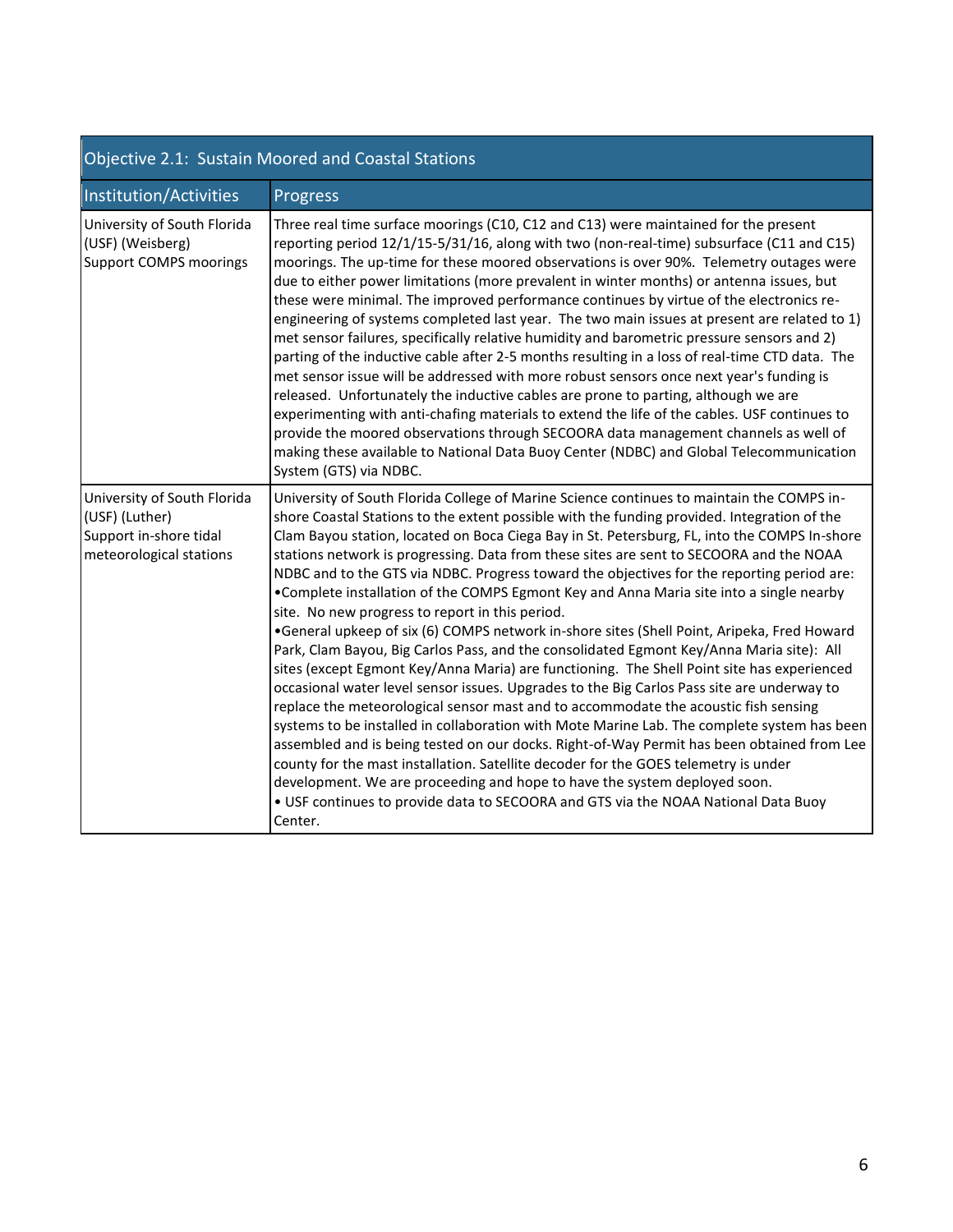| University of North Carolina                                                              | CORMP mooring technicians completed a mooring turnaround cruise March 23-24, 2016. The                                                                                              |                  |      |      |                  |                  |      |  |
|-------------------------------------------------------------------------------------------|-------------------------------------------------------------------------------------------------------------------------------------------------------------------------------------|------------------|------|------|------------------|------------------|------|--|
| - Wilmington (Leonard)                                                                    | R/V Savannah, based out of Skidaway Institute of Oceanography, was used to turnaround the                                                                                           |                  |      |      |                  |                  |      |  |
| <b>Support Carolina RCOOS</b>                                                             | FRP2 and SUN2 moorings. The below are the mooring statistics for the period covered in this                                                                                         |                  |      |      |                  |                  |      |  |
| network                                                                                   | progress report. Buoy statistics for December 1, 2015 - May 16, 2016. Note that ILM2 and                                                                                            |                  |      |      |                  |                  |      |  |
|                                                                                           | LEJ3 have co-located WaveRider buoys which provide spectral wave data and water<br>temperature. SUN2 has a co-located acoustic system (comprised of an ADCP and Nemo) to            |                  |      |      |                  |                  |      |  |
|                                                                                           | provide wave data and surface and bottom water currents.                                                                                                                            |                  |      |      |                  |                  |      |  |
|                                                                                           |                                                                                                                                                                                     | ILM <sub>2</sub> | ILM3 | LEJ3 | SUN <sub>2</sub> | CAP <sub>2</sub> | FRP2 |  |
|                                                                                           | Air Temperature                                                                                                                                                                     | 87%              | 98%  | 56%  | 95%              | 99%              | 99%  |  |
|                                                                                           | Air Pressure                                                                                                                                                                        | 86%              | 98%  | 56%  | 95%              | 99%              | 99%  |  |
|                                                                                           | Wind Speed, Gust, Direction                                                                                                                                                         | 86%              | 99%  | 56%  | 93%              | 99%              | 99%  |  |
|                                                                                           | Salinity                                                                                                                                                                            | 86%              | 89%  | 56%  | 90%              | 98%              | 99%  |  |
|                                                                                           | Surface Water Temperature                                                                                                                                                           | 86%              | 89%  | 99%  | 95%              | 98%              | 99%  |  |
|                                                                                           | Waves                                                                                                                                                                               | 99%              | N/A  | 99%  | 57%              | N/A              | N/A  |  |
|                                                                                           | Currents                                                                                                                                                                            | N/A              | N/A  | N/A  | 57%              | N/A              | N/A  |  |
|                                                                                           | Discussion of Low Buoy Statistics: SUN2 - The WaveRider buoy at SUN2 uses an ADCP with                                                                                              |                  |      |      |                  |                  |      |  |
|                                                                                           | NEMO upgrade to provide wave and current data. The ADCP requires batteries for operation.                                                                                           |                  |      |      |                  |                  |      |  |
|                                                                                           | The batteries were expended and the surface structure for the buoy needed to be                                                                                                     |                  |      |      |                  |                  |      |  |
|                                                                                           | refurbished. UNCW project personnel decided to recover the mooring during the scheduled<br>Spring turnaround cruise since we were going to the SUN2 location. The mooring was       |                  |      |      |                  |                  |      |  |
|                                                                                           | inoperable for approximately a month and a half before redeployment on April 11. LEJ3 - The                                                                                         |                  |      |      |                  |                  |      |  |
|                                                                                           | LEJ3 mooring stopped reporting on 2/26/2016. Due to weather and sea conditions, CORMP                                                                                               |                  |      |      |                  |                  |      |  |
| personnel were unable to reach the mooring until 3/8/2016. When they arrived on site, the |                                                                                                                                                                                     |                  |      |      |                  |                  |      |  |
|                                                                                           | only thing remaining was the foam hull for the mooring. The damaged buoy was reported to                                                                                            |                  |      |      |                  |                  |      |  |
|                                                                                           | the USCG Aids to Navigation Office in Portsmouth, VA; however, they were unable to                                                                                                  |                  |      |      |                  |                  |      |  |
|                                                                                           | determine if a large vessel or barge may have run over the buoy. The buoy was redeployed                                                                                            |                  |      |      |                  |                  |      |  |
|                                                                                           | on May 9, 2016. All data collected are provided to SECOORA and NDBC and made available via                                                                                          |                  |      |      |                  |                  |      |  |
|                                                                                           | GTS. UNCW is working with Second Creek Consulting to establish QARTOD standards for all                                                                                             |                  |      |      |                  |                  |      |  |
|                                                                                           | moorings. QARTOD tests for real-time meteorological data and CTD data are in place. We will                                                                                         |                  |      |      |                  |                  |      |  |
|                                                                                           | next bring the current data (SUN2Wave station) into QARTOD. Note that the QA/QC for the                                                                                             |                  |      |      |                  |                  |      |  |
|                                                                                           | ILM2Wave and LEJ3Wave moorings is handled by Coastal Data Information Program (CDIP).                                                                                               |                  |      |      |                  |                  |      |  |
|                                                                                           | Second Creek Consulting created a mooring data quality Dashboard where the quality flags                                                                                            |                  |      |      |                  |                  |      |  |
|                                                                                           | for each mooring can be viewed. UNCW has been working with USF and SECOORA to update                                                                                                |                  |      |      |                  |                  |      |  |
|                                                                                           | metadata records into a standard format. The new metadata records are based on the NDBC<br>metadata format and both groups are tailoring the metadata worksheets to meet our needs. |                  |      |      |                  |                  |      |  |
|                                                                                           | Objective 2.2: Maintain High Frequency Radar Operations                                                                                                                             |                  |      |      |                  |                  |      |  |
| Institution/Activities                                                                    | Progress                                                                                                                                                                            |                  |      |      |                  |                  |      |  |
| HF Radar data delivery from                                                               | The data from all radars are being continuously provided to SECOORA and the US National<br>all SECOORA priority stations HFR Network in near real-time.                             |                  |      |      |                  |                  |      |  |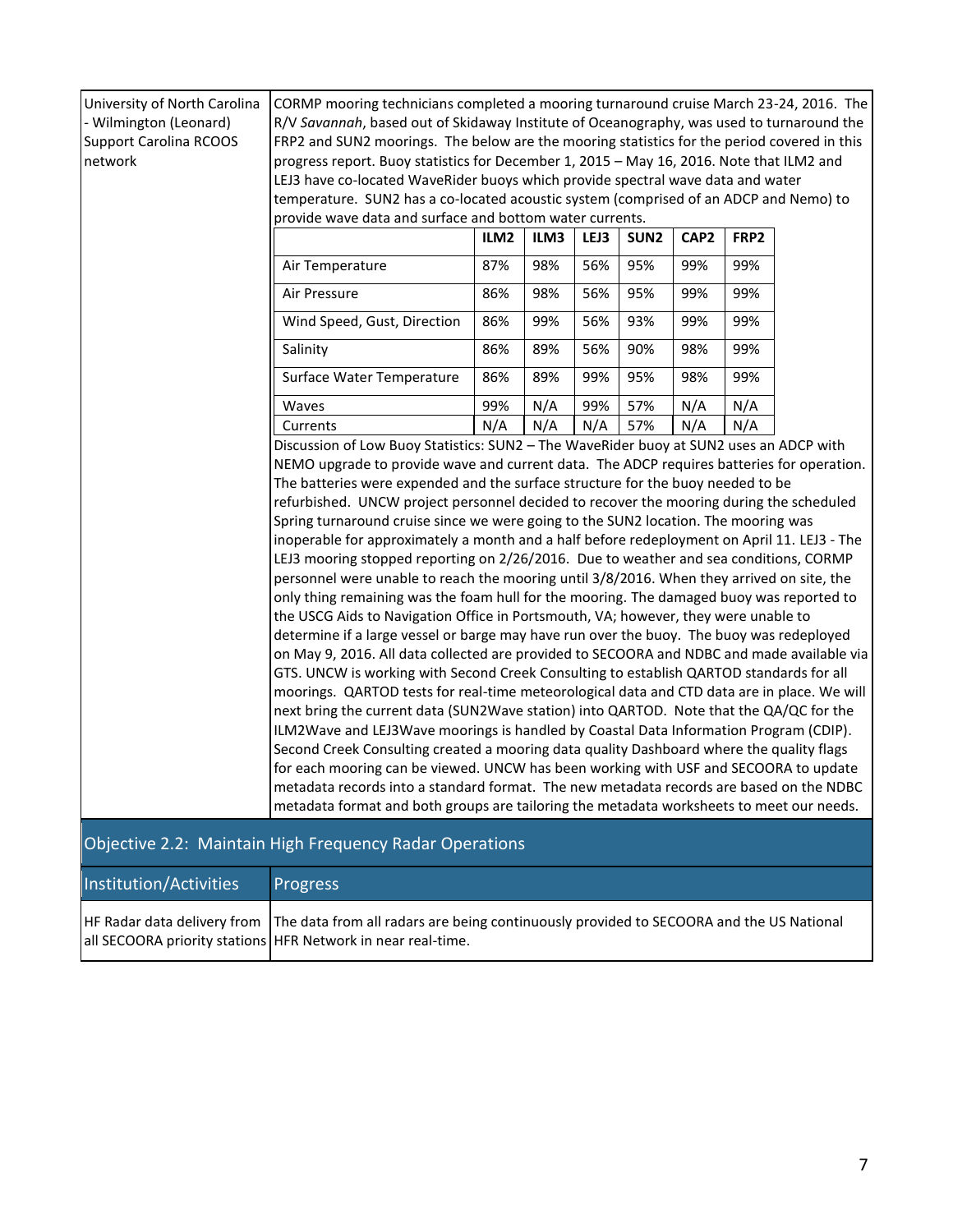| University of South FL<br>(Weisberg)<br>Support four CODAR<br>stations on the West Florida<br>Shelf | USF continues to operate and maintain the US IOOS/SECOORA identified priority CODAR<br>system HF Radar sites (Naples, Venice and Redington Shores), along with two WERA HF Radar<br>sites (Venice and Ft. DeSoto Park) overlooking our moored array. Additionally, USF continue<br>to procure components for installing a fourth CODAR site. The data are also being posted on<br>the USF College of Marine Science Ocean Circulation Group web site. USF continues to work<br>with other SECOORA region HF Radar operators to standardize operations, data delivery,<br>display and dissemination, maintain data integrity and provenance, provide accuracy<br>estimates of surface currents and develop common data products for stakeholders. USF<br>continues to maintain the 2 co-located WERA stations. Operational uptime and average range<br>statistics of three priority codar sites for this reporting period: NAPL - 99%, 189Km, VENI -<br>98.8%, 169km and RDSR - 77%, 192km. With the exception of the Red Shore CODAR all sites<br>exceeded 90% up-times. The Red Shore CODAR site has been down since April 22 when the<br>A/C unit failed within the instrumented enclosure (note: the Red Shore received data<br>percentage prior to the shutdown (December 1, 2015 and April 22, 2016) was 97.0%). The<br>site was turned off to prevent high temperature system component damage and remained off<br>through the contract end due to insufficient contract funds to cover the required repair cost.<br>It is anticipated that the site will be back up shortly after the beginning of the follow-on<br>funding grant is in place. However, until that happens, some of the missing Red Shore<br>coverage area is being supplied by the Ft DeSoto WERA HF Radar system.                                                                                                                                                                                                                                                                                                                                                                                                                                                                                                                                                                                                                                                                                                                                                                                                                                                                                                                                                                                                                                                                                                                                                                               |
|-----------------------------------------------------------------------------------------------------|--------------------------------------------------------------------------------------------------------------------------------------------------------------------------------------------------------------------------------------------------------------------------------------------------------------------------------------------------------------------------------------------------------------------------------------------------------------------------------------------------------------------------------------------------------------------------------------------------------------------------------------------------------------------------------------------------------------------------------------------------------------------------------------------------------------------------------------------------------------------------------------------------------------------------------------------------------------------------------------------------------------------------------------------------------------------------------------------------------------------------------------------------------------------------------------------------------------------------------------------------------------------------------------------------------------------------------------------------------------------------------------------------------------------------------------------------------------------------------------------------------------------------------------------------------------------------------------------------------------------------------------------------------------------------------------------------------------------------------------------------------------------------------------------------------------------------------------------------------------------------------------------------------------------------------------------------------------------------------------------------------------------------------------------------------------------------------------------------------------------------------------------------------------------------------------------------------------------------------------------------------------------------------------------------------------------------------------------------------------------------------------------------------------------------------------------------------------------------------------------------------------------------------------------------------------------------------------------------------------------------------------------------------------------------------------------------------------------------------------------------------------------------------------------------------------------------------------------------------------------------------------------------------------------------------------------------------------------------|
| University of South Carolina<br>(Voulgaris)<br>Support two WERA radar<br>arrays in Long Bay, SC     | University of South Carolina has been responsible for the continuous operation and<br>maintenance of the WERA system radar sites located at Georgetown, SC (GTN) and Fort<br>Caswell, NC (CSW). The operation of the two systems was continued with one 10 day<br>interruption during the reporting period, due to a complete system failure of the GTN site.<br>Four major incidents occurred during this period: (i) The primary computer at the GTN site<br>catastrophically failed on December 3rd, 2015. A new computer was configured and put in<br>place on December 7th, and all systems brought back online by December 13th. Various<br>small issues emerged following the replacement of the computer but were all rectified by<br>December 24th, 2015 The period between December 3rd and 13th, during which the new<br>computer was put in place, there was no data collected nor transmitted to HFRnet from this<br>site. (ii) A power outage due to a cut line by the power service company resulted in the failure<br>of the UPS at the CSW site on January 19th, 2016. The UPS was configured to automatically<br>power up upon main power restoration and this did not occur. New batteries were installed<br>in the UPS to rectify that issue. The system was down about 24 hours and the station was not<br>operational during that period. (iii) Beach erosion during a storm event compromised the TX<br>antennas at the CSW site. This was documented on February 26th, 2016, and plans to affect<br>repairs were put in place. New TX antennas were put in place during the period March 8th<br>and 11th, 2016, with the older antennas recovered and brought back for refurbishment.<br>There was minimal down time. Support structures for multiple receive antennas were also<br>repaired. It was also apparent that the radar electronic housing requires some repairs and<br>the parts have been procured and plans have been made for the repairs to take place in June<br>2016. (iv) Internal temperature fluctuations were documented by the GTN system for a<br>number of days in early May 2016. It was determined that the AC unit wasn't able to<br>effectively keep the system cool enough to prevent the automatic shutdown when<br>temperature thresholds were eclipsed. A new AC unit was put in place on May 5th, 2016 and<br>the issue was resolved. Operational uptime and average range statistics of two priority HF<br>Radar sites for this reporting period: CSW - 96.9%, 180km and GTN - 90.4%, 229km. We<br>worked with SECOORA's new DMAC provider (Axiom) to provide them direct access to our HF<br>Radar data through our servers. Also we provide the grid maps required for correctly<br>displaying the data on a spatial domain. Following data collection and after local processing of<br>the raw data the estimated surface currents (radial velocities) are transmitted to the National<br>HF Radar network. |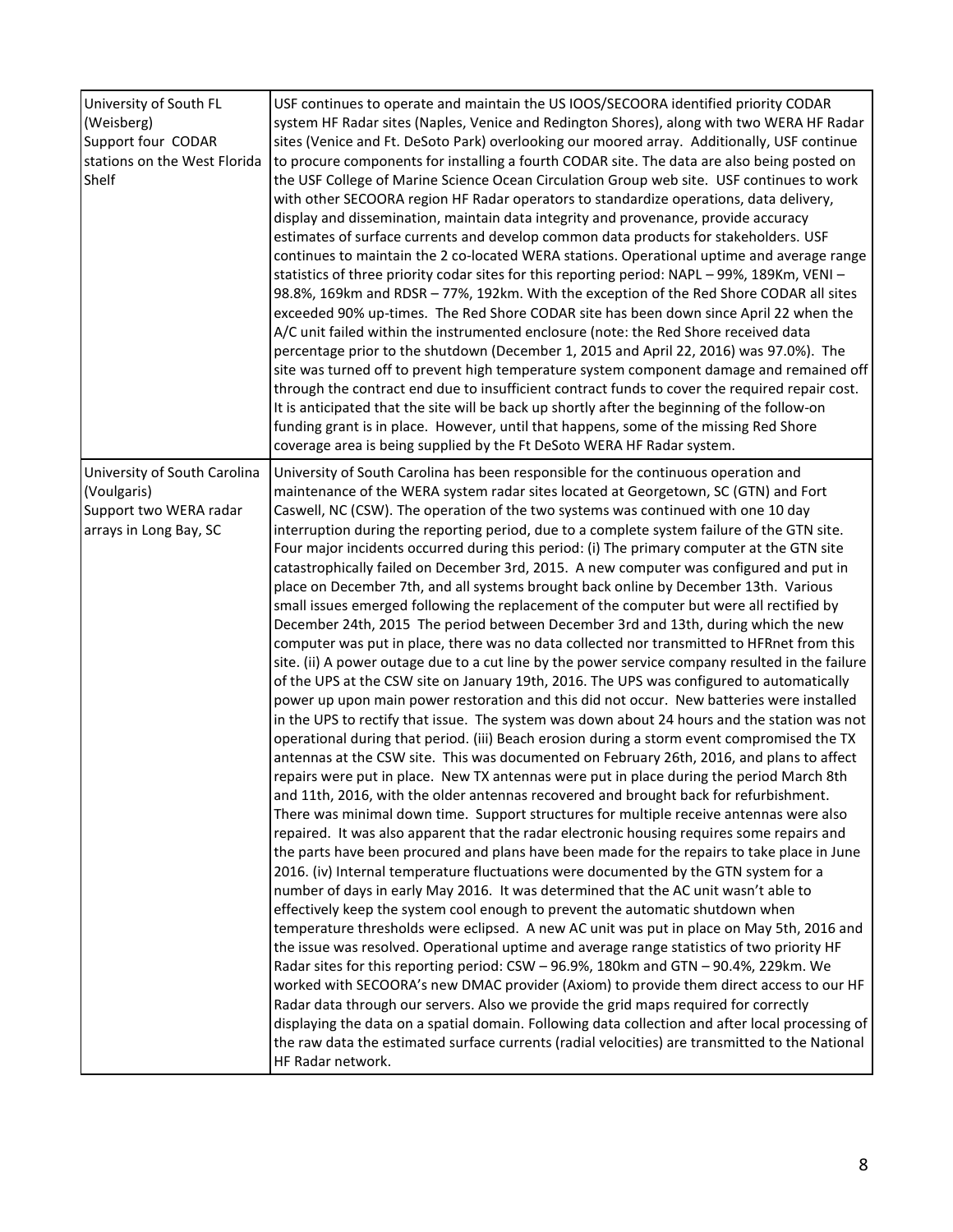|                                                                                                                                            | The time elapsed between data collection and receipt of the radial velocities by the National<br>Network is less than 1 hr. (see median values in Table). The systems operate on the<br>experimental frequency of 8.35 MHz and they obtained coverage with an average range of<br>233 and 173 km for the GTN and CSW stations, respectively (see Table below).                                                                                                                                                                                                                                                                                                                                                                                                                                                                                                                                                                                                                                                                                                                                                                                                                                                                                                                                                                                                                                                        |                  |                |                |               |             |          |
|--------------------------------------------------------------------------------------------------------------------------------------------|-----------------------------------------------------------------------------------------------------------------------------------------------------------------------------------------------------------------------------------------------------------------------------------------------------------------------------------------------------------------------------------------------------------------------------------------------------------------------------------------------------------------------------------------------------------------------------------------------------------------------------------------------------------------------------------------------------------------------------------------------------------------------------------------------------------------------------------------------------------------------------------------------------------------------------------------------------------------------------------------------------------------------------------------------------------------------------------------------------------------------------------------------------------------------------------------------------------------------------------------------------------------------------------------------------------------------------------------------------------------------------------------------------------------------|------------------|----------------|----------------|---------------|-------------|----------|
|                                                                                                                                            | <b>Station</b><br>ID                                                                                                                                                                                                                                                                                                                                                                                                                                                                                                                                                                                                                                                                                                                                                                                                                                                                                                                                                                                                                                                                                                                                                                                                                                                                                                                                                                                                  | <b>Parameter</b> | <b>Minimum</b> | <b>Maximum</b> | <b>Median</b> | <b>Mean</b> | St. Dev. |
|                                                                                                                                            |                                                                                                                                                                                                                                                                                                                                                                                                                                                                                                                                                                                                                                                                                                                                                                                                                                                                                                                                                                                                                                                                                                                                                                                                                                                                                                                                                                                                                       | Latency (hrs)    | 0.56           | 8.09           | 0.65          | 0.72        | 0.41     |
|                                                                                                                                            | <b>GTN</b>                                                                                                                                                                                                                                                                                                                                                                                                                                                                                                                                                                                                                                                                                                                                                                                                                                                                                                                                                                                                                                                                                                                                                                                                                                                                                                                                                                                                            | Range (km)       | 125.70         | 236.1          | 233.40        | 230.43      | 8.46     |
|                                                                                                                                            |                                                                                                                                                                                                                                                                                                                                                                                                                                                                                                                                                                                                                                                                                                                                                                                                                                                                                                                                                                                                                                                                                                                                                                                                                                                                                                                                                                                                                       | # Solutions      | 146.0          | 5,410.0        | 2,987.0       | 2,948.68    | 962.97   |
|                                                                                                                                            |                                                                                                                                                                                                                                                                                                                                                                                                                                                                                                                                                                                                                                                                                                                                                                                                                                                                                                                                                                                                                                                                                                                                                                                                                                                                                                                                                                                                                       | Latency (hrs)    | 0.54           | 5.60           | 0.62          | 0.66        | 0.24     |
|                                                                                                                                            | <b>CSW</b>                                                                                                                                                                                                                                                                                                                                                                                                                                                                                                                                                                                                                                                                                                                                                                                                                                                                                                                                                                                                                                                                                                                                                                                                                                                                                                                                                                                                            | Range (km)       | 6.40           | 236.0          | 173.50        | 167.09      | 37.15    |
|                                                                                                                                            |                                                                                                                                                                                                                                                                                                                                                                                                                                                                                                                                                                                                                                                                                                                                                                                                                                                                                                                                                                                                                                                                                                                                                                                                                                                                                                                                                                                                                       | # Solutions      | 2.0            | 4,548.0        | 2,209.0       | 2,086.59    | 791.41   |
| Skidaway Institute of<br>Oceanography (SkIO)<br>(Savidge)<br>Support two WERA radar<br>arrays on St. Catherine's and<br>Jekyll Island, GA  | IOOS priority radars of the WERA variety continue to be operated and maintained on St.<br>Catherine's and Jekyll Islands, with data provided to SECOORA and the national HFRnet<br>archive. Specific maintenance activities since December 2015 include the following. Newly<br>designed rack-mounted power distribution unit and power amplifier were tested and installed<br>at the Jekyll Island radar site during the 2016 winter/spring months. The power amplifier<br>replaces a model designed for outside installation at the transmit antennas and with the new<br>power distribution unit operating parameters may be adjusted from Skidaway using the latest<br>version of a remote-control software package for the radar systems. A new Frequency Control<br>Rack is ordered for the St. Catherine's site. The rack incorporates power supply functionality<br>and an upgraded computer design for the old PC104 architecture, while retaining backwards<br>compatibility with its various modular components. Finally, new 64-bit control computers are<br>bought to replace the 10-year-old computers that are still running using replacement power<br>supplies and hard drives. These upgrades are planned for late summer or early fall.<br>Operational uptime and average range statistics of two priority HF Radar sites for this<br>reporting period: CAT - 99.7%, 189km and JEK - 99.6%, 188km. |                  |                |                |               |             |          |
| University of Miami (Shay)<br>Support three WERA radar<br>arrays at Crandon, Virginia<br>Key and Dania Beach and HF<br>Radar Waves Project | Operated existing HF radar instrument installations at Key Biscayne, Virginia Key and Dania<br>Beach (Crandon operates at 16 MHz, Dania Beach and Virginia Key transmit at 12 MHz);<br>UM has had to suddenly shut down the Dania Beach Site over the Memorial Day weekend for<br>US Navy operations for a week to ten days at the South Florida Test Facility. Details are<br>forthcoming. No damages reported at the sites during the holiday. Estimated significant wave<br>heights for the National Weather Service marine forecast models and engaged stakeholder<br>groups such as the NWS and United States Coast Guard (for currents). Site selection for the<br>installation of fourth WERA site is in progress. A letter will be drafted depending on the<br>outcome of the survey next week to secure a permit at one of these sites. Our preference for<br>installing the site is Elliot Key. (1 Dec 2015 - 31 May 2016): CDN - 75%, 131km, STF - 93.0%,<br>90km and VIR - 92%, 120km.                                                                                                                                                                                                                                                                                                                                                                                                                    |                  |                |                |               |             |          |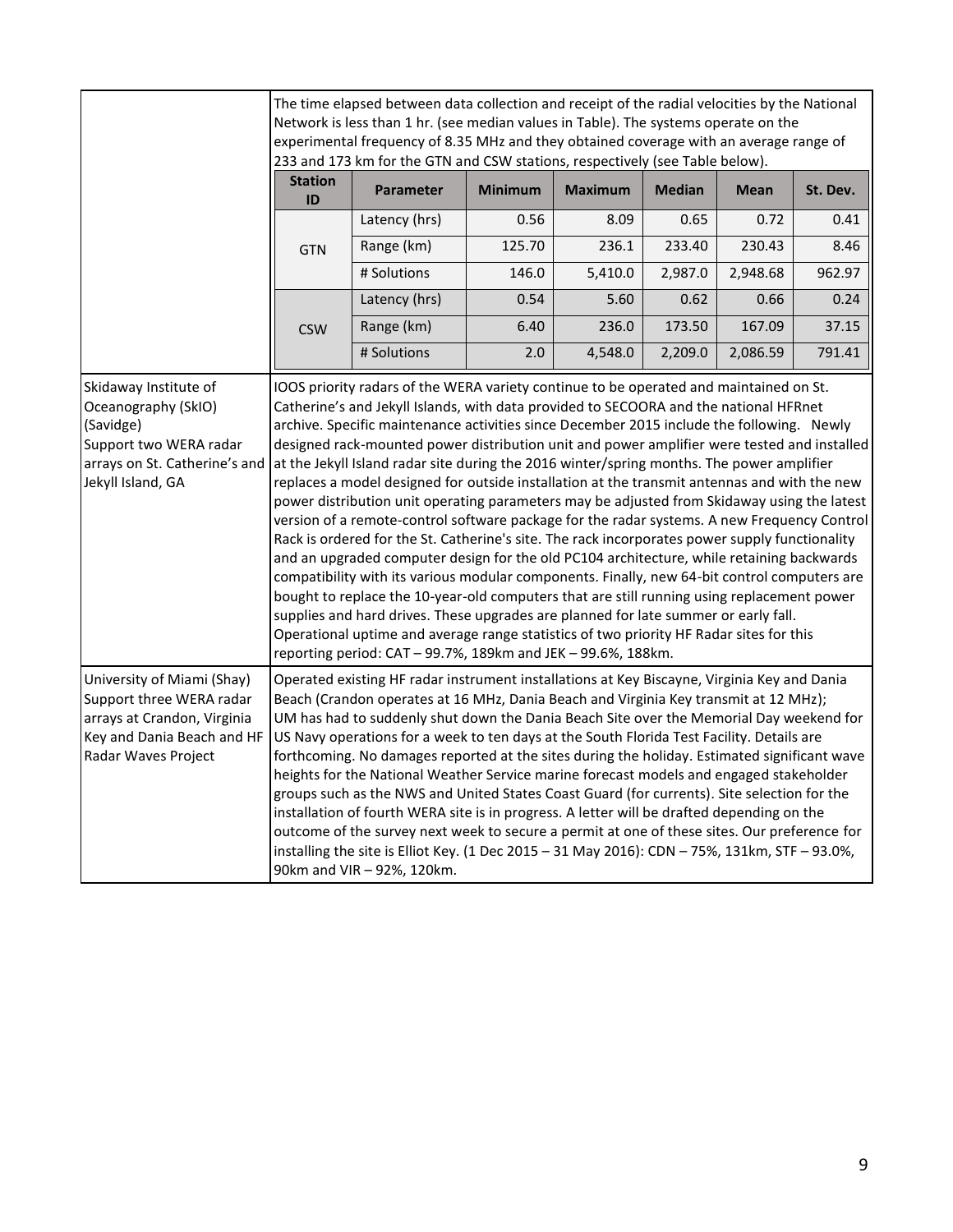| (Seim)<br>Support three CODAR radar<br><b>NC</b> | University of NC - Chapel Hill The University of North Carolina Chapel Hill operates 3 CODAR-radar installations on the<br>Outer Banks of North Carolina with SECOORA/IOOS funds. Some maintenance and upfits<br>occurred during the reporting period. The solar panel array at Core Banks (CORE) was<br>arrays on the Outer Banks of damaged by strong winds and was repaired in February 2016. Sand buildup on the access<br>road to the Hatteras (HATY) site is preventing refueling of the generator and UNCCH is in<br>negotiations with the National Park Service to find ways to maintain the site. A new receive<br>antenna has been purchased for HATY and will be installed in the next month. It will replace a<br>corroding unit that is about 10 years old. AIS tracking software to help create a beam pattern<br>has been installed at Duck (DUCK) site, though the system antenna needs to be relocated to<br>improve coverage. The Duck transmit antenna will be moved soon because of coastal<br>erosion, with a transmit cable replacement being relocated and buried in PVC to avoid it being<br>severed in the future. UNCCH is preparing a manuscript describing QC implementation and<br>validation of the results against independent measurements. They anticipate submitting the<br>manuscript in the next few months. They continue to develop Gulf Stream landward edge<br>tracking and property tracking techniques with the NC radars, and compare them with<br>existing data products. Recent work has focused on comparison to high resolution SST<br>imagery and detailed comparison with the radar velocity fields. Operational uptime statistics<br>of priority HF Radar sites for this reporting period: DUCK - 99.9%, 209km, HATY - 99.9%,<br>178km and CORE - 98.3%, 200 km. |
|--------------------------------------------------|--------------------------------------------------------------------------------------------------------------------------------------------------------------------------------------------------------------------------------------------------------------------------------------------------------------------------------------------------------------------------------------------------------------------------------------------------------------------------------------------------------------------------------------------------------------------------------------------------------------------------------------------------------------------------------------------------------------------------------------------------------------------------------------------------------------------------------------------------------------------------------------------------------------------------------------------------------------------------------------------------------------------------------------------------------------------------------------------------------------------------------------------------------------------------------------------------------------------------------------------------------------------------------------------------------------------------------------------------------------------------------------------------------------------------------------------------------------------------------------------------------------------------------------------------------------------------------------------------------------------------------------------------------------------------------------------------------------------------------------------------------------------------------------------------------------------|
|--------------------------------------------------|--------------------------------------------------------------------------------------------------------------------------------------------------------------------------------------------------------------------------------------------------------------------------------------------------------------------------------------------------------------------------------------------------------------------------------------------------------------------------------------------------------------------------------------------------------------------------------------------------------------------------------------------------------------------------------------------------------------------------------------------------------------------------------------------------------------------------------------------------------------------------------------------------------------------------------------------------------------------------------------------------------------------------------------------------------------------------------------------------------------------------------------------------------------------------------------------------------------------------------------------------------------------------------------------------------------------------------------------------------------------------------------------------------------------------------------------------------------------------------------------------------------------------------------------------------------------------------------------------------------------------------------------------------------------------------------------------------------------------------------------------------------------------------------------------------------------|

Objective 2.5: Maintain the sensors on NOAA Gray's Reef National Marine Sanctuary (GRNMS) buoy

| Institution/Activities                                                                                                                                                                                 | Progress                                                                                                                                                                                                                                                                                                                                                                                                                                                                                                                                                                                                                                                                                                                      |
|--------------------------------------------------------------------------------------------------------------------------------------------------------------------------------------------------------|-------------------------------------------------------------------------------------------------------------------------------------------------------------------------------------------------------------------------------------------------------------------------------------------------------------------------------------------------------------------------------------------------------------------------------------------------------------------------------------------------------------------------------------------------------------------------------------------------------------------------------------------------------------------------------------------------------------------------------|
| University of Georgia<br>(Noakes) and University of<br>Delaware (Wei-Jun Cai)<br>Support to NOAA's Ocean<br><b>Acidification Program NDBC</b><br>Gray's Reef National Marine<br>Sanctuary (GRNMS) buoy | The University of Georgia (UGA) continues to monitor the carbon dioxide in surficial waters<br>offshore Georgia at the Gray's Reef National Marine Sanctuary (GRNMS). To date, the Gray's<br>Reef National Marine Sanctuary (GRNMS) buoy has been reporting data nearly continuously<br>since 2006 when the MAPCO2 system was installed (Figure 1).<br>CO <sub>2</sub> Concentration at Gray's Reef<br>800<br>CO <sub>2</sub> Concentration (xCO <sub>2</sub> dry, umol mol <sup>-1</sup> )<br>700<br>600<br>500<br>400<br>300                                                                                                                                                                                                |
|                                                                                                                                                                                                        | 200<br>2012<br>2013<br>2008<br>2009<br>2010<br>2011<br>2014<br>2015<br>2016<br>2007<br>Real-Time Seawater xCO <sub>2</sub> e Real-Time Air xCO <sub>2</sub><br>Finalized Seawater xCO <sub>2</sub><br>Finalized Air xCO <sub>z</sub><br>xCO <sub>2</sub> of Seawater, xCO <sub>2</sub> of Air, NA =  at<br>One Year<br>One Month<br><b>Full Record</b><br>One Week                                                                                                                                                                                                                                                                                                                                                            |
|                                                                                                                                                                                                        | Figure 1. GRNMS pCO2 data and website display.<br>The system requires annual visits to the buoy to replace all components. Periodically<br>individual components need to be replaced as needed due to biological fouling, weak<br>batteries, or storm damage. Both sensors mounted under the buoy were replaced in<br>December 2015. These sensors would have normally been replaced during the October<br>servicing, but due to rough sea conditions, had to be delayed. The National Ocean<br>Acidification buoy website has also recently been redesigned and is more interactive than<br>during previous versions. Visitors to the website can now readily change from weekly,<br>monthly, yearly or the entire data set. |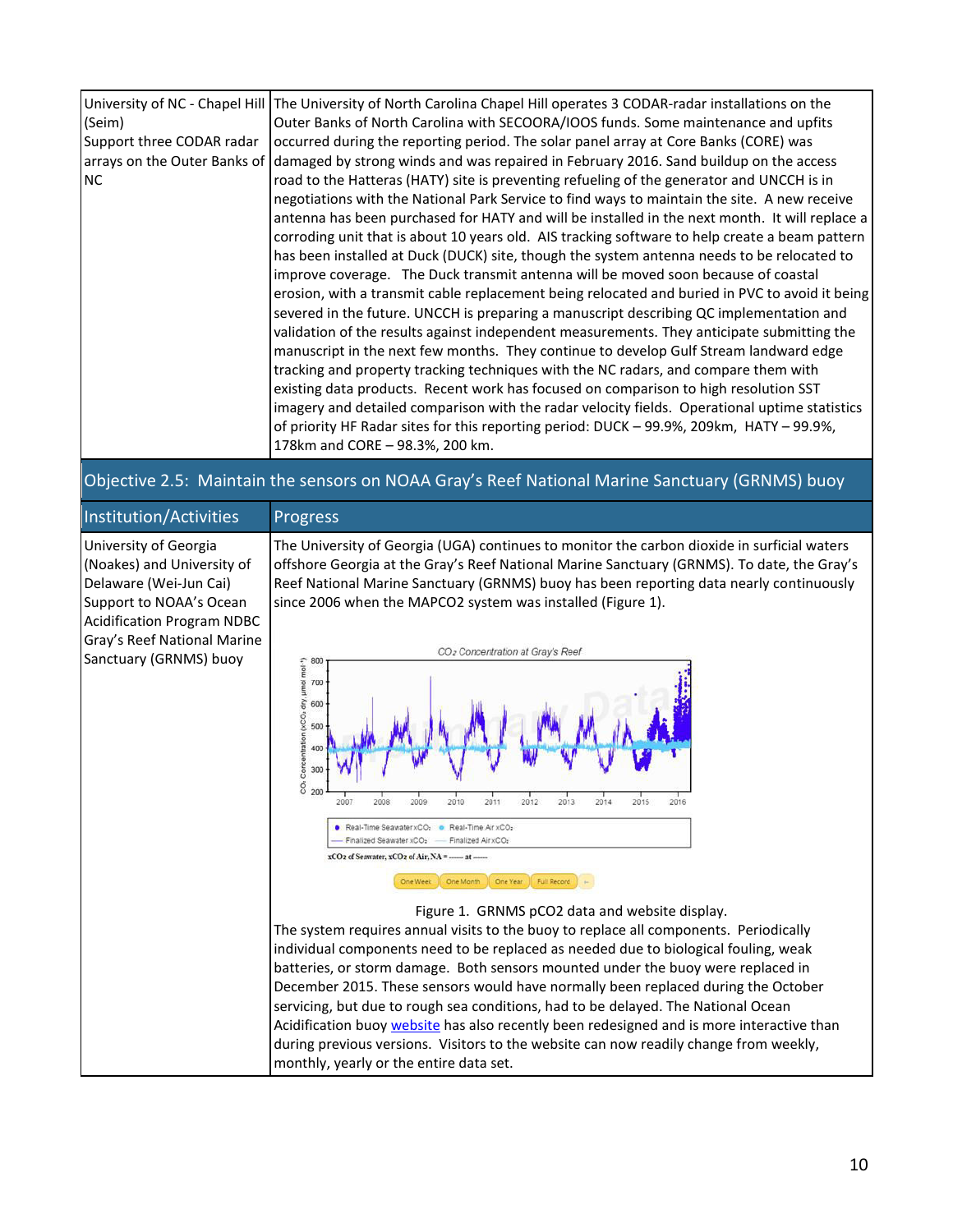It has been several years since the NDBC replaced the GRNMS buoy so a new buoy was prepared for deployment. Originally it was scheduled to deploy later in 2016, but the existing buoy sustained damage from an unknown cause. On April 1, the weather systems on the buoy stopped transmitting. Upon further inspection, one of the anemometers was missing and there was potential damage to the antenna. As a result of the damage, NDBC moved up the replacement of the GRNMS buoy to May 23. The USCGC Maria Bray, a buoy tender based in Jacksonville, Florida was commissioned to change out the buoy. The Bray deployed the new buoy first and NDBC performed a dual system test comparing data from both buoys before recovering the old buoy. The new buoy was equipped with a freshly serviced MAPCO2 system, battery pack and span gas. A new SAMI-pH and Seabird V16 sonde were also installed on the buoy bridle. The installation of the MAPCO2 system on the new buoy will serve as the annual system overhaul that typically takes place during September or October. In addition to the new weather system installed on the buoy, the GRNMS 41008 buoy was also equipped with a camera system. This camera will allow scientists to visually see the sea conditions prior to heading offshore to work on the buoy.

University of Delaware Ocean Acidification Field Support:

UDEL conducted one cruise dedicated to the South Atlantic Bight (SAB) (April 17 to 22, 2016) that also included a five hour ground-truthing pass at the Gray's Reef (GR) mooring. This cruise repeated the same transects as the 2014 Georgia Coastal Ecology Long Term Ecological Research (GCE-LTER) cruises. Data collected around the mooring and throughout the SAB include underway  $pCO<sub>2</sub>$ , underway pH, and underway Oxygen to Argon (O<sub>2</sub>/Ar) ratios, as well as discrete water samples (~200 with additional 25 specifically at the GR mooring) for dissolved inorganic carbon (DIC), total alkalinity (TA), and spectrophotometric pH. Other field activities at the GR mooring include the collection of discrete DIC-TA samples during the routine maintenance trips to service and clean the sensors on the mooring. These field samples were collected in April 2015, June 2015, October 2015, and March 2016. Also in March 2016, a cruise that went close to the mooring on the R/V Savannah also collected 10 discrete water samples for DIC-TA. Finally, as part of the East Coast Ocean Acidification (ECOA) cruise in July 2015, a three hour ground-truthing pass at the GR mooring was built into the cruise plan (same as data listed above). All water samples were analyzed at the University of Delaware in the Cai Lab. **Data Synthesis:** These data, as well as other ground-truthing data going back to July of 2007 were presented at the Ocean Sciences Meeting as an oral presentation ("pCO<sub>2</sub> time series ground truthing and internal consistency at the Gray's Reef mooring (NDBC-41008) in the South Atlantic Bight"; abstract number IS51A-01) in February 2016. Initial results for ground-truthing show that underway cruise, discrete water samples for calculated  $pCO_2$ , and mooring  $pCO_2$  all agree well, therefore not only verifying data quality, but allowing us to develop other methods to interpolate spatio-temporal coverage in the SAB. UDEL has synthesized all ground-truthing data through the end of the GR mooring deployment ending in October of 2014. The 2015 time series data has just become available and further synthesis is underway. A manuscript, with a working title of "pCO<sub>2</sub> time series at a coastal mooring: ground truthing, seasonal cycles, and annual net air-sea  $CO<sub>2</sub>$  exchange", is now in preparation and we expect to submit it in July 2016.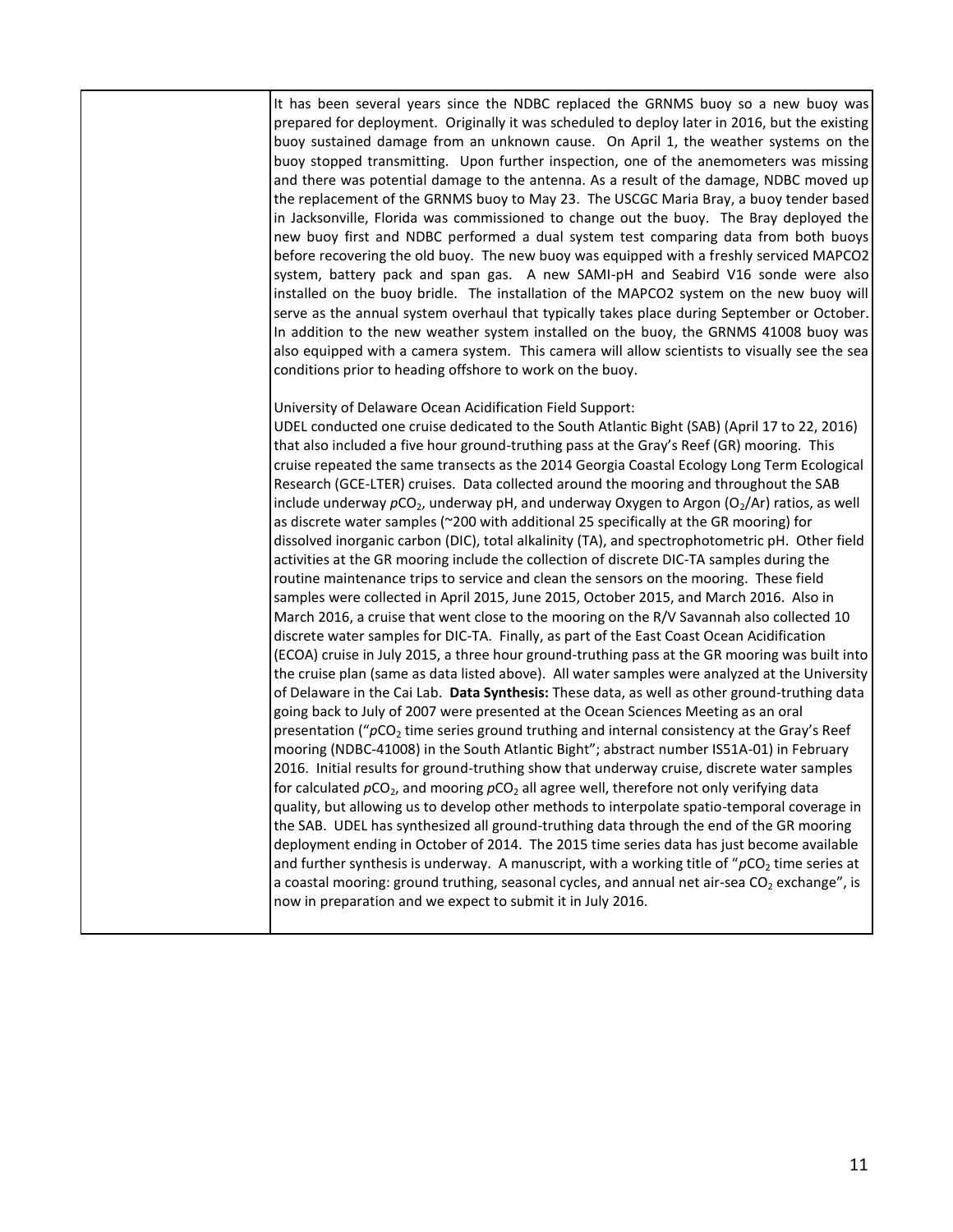# **Goal 3: Support a Multi-Scale Multi-Resolution Modeling Subsystem**

# **Milestones:** The following table provides progress on the modeling subsystem projects.

| A. Support Regional SABGOM model                                                                                    |                                                                                                                                                                                                                                                                                                                                                                                                                                                                                                                                                                                                                                                                                                                                                                                                                                                                                                                                                                                                                                          |  |  |  |
|---------------------------------------------------------------------------------------------------------------------|------------------------------------------------------------------------------------------------------------------------------------------------------------------------------------------------------------------------------------------------------------------------------------------------------------------------------------------------------------------------------------------------------------------------------------------------------------------------------------------------------------------------------------------------------------------------------------------------------------------------------------------------------------------------------------------------------------------------------------------------------------------------------------------------------------------------------------------------------------------------------------------------------------------------------------------------------------------------------------------------------------------------------------------|--|--|--|
| Institution/Activities                                                                                              | Progress                                                                                                                                                                                                                                                                                                                                                                                                                                                                                                                                                                                                                                                                                                                                                                                                                                                                                                                                                                                                                                 |  |  |  |
| North Carolina State University (He)<br>Support and enhance SABGOM model                                            | The North Carolina State University South Atlantic Bight Gulf of Mexico<br>(SABGOM) model continues to run on a 24/7-basis, providing 3-D regional<br>ocean predictions. Model predictions are served in public domain at<br>http://omgsrv1.meas.ncsu.edu:8080/ocean-circulation/ and SECOORA<br>interactive maps portal. SABGOM model has been coupled with<br>biogeochemical prediction model. PI and his team are working with other<br>project scientists funded by SECOORA on model coupling, model skill<br>assessments, long-term analysis, and generations of several value-added<br>products. PI and his team are also testing data assimilation (DA) schemes<br>within the SABGOM modeling system using 3Dvar and 4Dvar data<br>assimilation schemes. The DA system, once fully implement, will be able to<br>assimilate observations including satellite sea surface temperature, sea<br>surface height, HF Radar surface currents, glider observed hydrography to<br>improve SECOORA regional ocean circulation predictions. |  |  |  |
|                                                                                                                     | B. Implement Forecasting of Storm Surge, Inundation and Coastal Circulation                                                                                                                                                                                                                                                                                                                                                                                                                                                                                                                                                                                                                                                                                                                                                                                                                                                                                                                                                              |  |  |  |
| Institution/Activities                                                                                              | Progress                                                                                                                                                                                                                                                                                                                                                                                                                                                                                                                                                                                                                                                                                                                                                                                                                                                                                                                                                                                                                                 |  |  |  |
| Testbed<br>North Carolina State University (Xie)<br>Provide real-time forecasting of inundation<br>and storm surge. | University of Florida (Sheng) - Participation in University of Florida: Since no significant storm activity was observed during<br>the National Hurricane Center Joint Hurricane the 2015 hurricane season we were unable to test the system in real time.<br>UF has been conducting tests using historical products comparing results<br>with other JHT products based on official NHC tracks. UF is performing<br>maintenance of the forecasting system in preparation for the 2016 hurricane<br>season where we may be able to test it in real time. The 2016 hurricane<br>season is expected to be an active one due to the transition from El Nino<br>into La Nina.<br>North Carolina State University: The PI has submitted the final progress<br>report for the project during this reporting period.                                                                                                                                                                                                                             |  |  |  |

# C. Provide Species Specific Habitat Models that integrate remotely sensed data and in-situ data to enhance South Atlantic Fisheries Management Council Stock Assessments

| Institution/Activities                                                                                                                                                                      | <b>Progress</b>                                                                                                                                                                                                                                                                                                                                                                                                                                                                                                                                                                                                                                                                                                                                                                                                                                                                            |
|---------------------------------------------------------------------------------------------------------------------------------------------------------------------------------------------|--------------------------------------------------------------------------------------------------------------------------------------------------------------------------------------------------------------------------------------------------------------------------------------------------------------------------------------------------------------------------------------------------------------------------------------------------------------------------------------------------------------------------------------------------------------------------------------------------------------------------------------------------------------------------------------------------------------------------------------------------------------------------------------------------------------------------------------------------------------------------------------------|
| ROFFS (Roffer), University of Miami CIMAS<br>(Muhling), and SAFMC (Pugliese)<br>Develop data products derived from satellite<br>and in situ observations for fisheries stock<br>assessment. | ROFFS™ staff worked on the planning and other documents related to the<br>"Climate Variability and Fisheries Workshop: Setting Science Priorities." This<br>included numerous telephone conferences with the meeting organizer, Heidi<br>Stiller (NOAA), the workshop Steering Committee and Debra Hernandez.<br>Roffer and Hall produced a 208 page vulnerability assessment that was used<br>as part of the workshop materials entitled "Roffer and Hall 2015 Fish Species<br>Environmental Vulnerabilities Consolidation." A pdf copy and spreadsheet<br>summary is available on the SECOORA website. The workshop was held<br>October 26-28, 2015 in St. Petersburg, Florida to advance our understanding<br>of the impacts of climate variability on fisheries resources and management<br>in the large marine ecosystems of the Gulf of Mexico, South Atlantic and<br>Caribbean Sea. |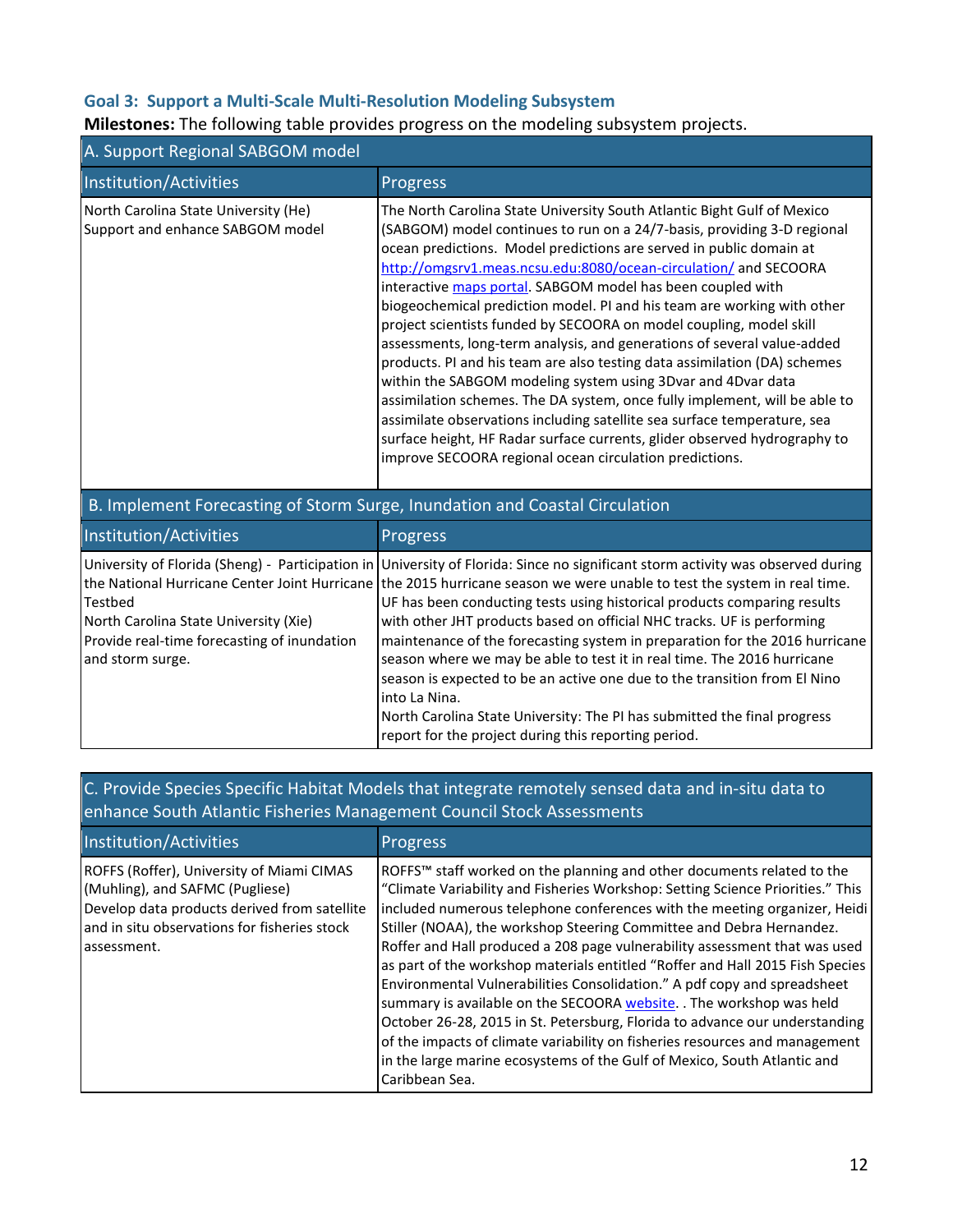|  | More than 55 experts from fishery management councils, federal and state<br>fisheries and climate entities, academia and private industry attended. The<br>Agenda for the meeting can be found on the SECOORA website. Sharon<br>Whidden (ROFFS™) provided staff support at the workshop. Roffer was one<br>of the facilitators at the meeting and made a few presentations. In addition,<br>he wrote the "Executive Workshop Report" which can be found on the<br>SECOORA website). The Southeast Fisheries Science Center, National Marine<br>Fisheries Service, NOAA used the workshop and resultant documents for<br>their climate action planning meeting that occurred immediately after the<br>workshop. They continue to use the results of the meeting in deliberations.<br>Roffer, as a result of this workshop was invited by Roger Pugliese to<br>participate in the South Atlantic Fisheries Management Council's writing<br>team for the "Ecosystem based fisheries management II". He continues to<br>work with the Council on this project. Roffer continues to work with IOOS<br>and other colleagues on subjects related to climate variability and fisheries<br>management. |
|--|------------------------------------------------------------------------------------------------------------------------------------------------------------------------------------------------------------------------------------------------------------------------------------------------------------------------------------------------------------------------------------------------------------------------------------------------------------------------------------------------------------------------------------------------------------------------------------------------------------------------------------------------------------------------------------------------------------------------------------------------------------------------------------------------------------------------------------------------------------------------------------------------------------------------------------------------------------------------------------------------------------------------------------------------------------------------------------------------------------------------------------------------------------------------------------------------|
|--|------------------------------------------------------------------------------------------------------------------------------------------------------------------------------------------------------------------------------------------------------------------------------------------------------------------------------------------------------------------------------------------------------------------------------------------------------------------------------------------------------------------------------------------------------------------------------------------------------------------------------------------------------------------------------------------------------------------------------------------------------------------------------------------------------------------------------------------------------------------------------------------------------------------------------------------------------------------------------------------------------------------------------------------------------------------------------------------------------------------------------------------------------------------------------------------------|

# **D. Improve Beach/Shellfish water quality advisories**

| Institution/Activities                                                                                                    | <b>Progress</b>                                                                                                                                                                                                                                                                                                                                                                                                                                                                                                                                                                                                                                                                                                                                                                                                                                                                                                                                                                                                                                                                                                                                                                                                                                                     |
|---------------------------------------------------------------------------------------------------------------------------|---------------------------------------------------------------------------------------------------------------------------------------------------------------------------------------------------------------------------------------------------------------------------------------------------------------------------------------------------------------------------------------------------------------------------------------------------------------------------------------------------------------------------------------------------------------------------------------------------------------------------------------------------------------------------------------------------------------------------------------------------------------------------------------------------------------------------------------------------------------------------------------------------------------------------------------------------------------------------------------------------------------------------------------------------------------------------------------------------------------------------------------------------------------------------------------------------------------------------------------------------------------------|
| University of South Carolina (Porter)<br>Provide a decision support tool for<br>beach/shellfish water quality advisories. | During this reporting period, the PI and his team continued to work on the<br>transferability of their beach water quality modeling approach to Sarasota<br>beach areas in FL. Statistical models were developed for each of the 12<br>sampling sites (five marine sites are located on Anna Maria Island, two on<br>Longboat Key, three on Lido Key, one on the causeway to Anna Maria Island,<br>and one on Ringling Causeway) in our study area west of Sarasota, FL. The<br>EPA's Virtual Beach (VB) statistical modeling toolbox was utilized for this<br>effort. VB was used to create multiple linear regression models from roughly<br>82 variables. 18 models were created for each sample site. These models<br>consisted of in situ model runs using the C10 buoy, the C10 buoy at 1m, and<br>C10 buoy model runs with associated HYCOM modeled data. Models were<br>further enhanced using both AO and non-AO wind components developed<br>from the VB modeling software. Once standard models were created, input<br>variables were transformed and run to develop additional predictive models.<br>Then, island-wide models were created in which models were created for<br>each of the barrier islands in our study area (12 models for each of the |
|                                                                                                                           | following barrier islands: Anna Maria Island, Longboat Key, and Lido Key).<br>These models were also created using in situ data from the C10 buoy, data<br>from the C10 buoy at 1m, and C10 buoy data with associated HYCOM<br>modeled data. Island-wide models had low predictive power and were not<br>analyzed further. Site specific models were utilized instead and were<br>brought into production for web development. Here, near-real-time data<br>was/is utilized to provide daily predictions of bacteria concentration with<br>results highlighted in a web interface.                                                                                                                                                                                                                                                                                                                                                                                                                                                                                                                                                                                                                                                                                  |

| <b>E. SECOORA Model Skill Assessment</b>                                                                                                                                                                     |                                                                                                                                                                                                                                                                                                                                  |  |  |  |
|--------------------------------------------------------------------------------------------------------------------------------------------------------------------------------------------------------------|----------------------------------------------------------------------------------------------------------------------------------------------------------------------------------------------------------------------------------------------------------------------------------------------------------------------------------|--|--|--|
| Institution/Activities                                                                                                                                                                                       | <b>Progress</b>                                                                                                                                                                                                                                                                                                                  |  |  |  |
| Independent Contractor (Filipe Pires<br>Alvarenga Fernandes, Oceanographer,<br>Brazil) and Collaborator and consultant<br>(Richard Signell, USGS): Python Data<br>Analysis Tools for Oceanographers Services | Integration of the Model Skill Assessment Tool into the new SECOORA data<br>portal is in progress. Work is being carried out to produce the skill metrics<br>tool docker image for easy deployment and integration into SECOORA's new<br>data portal and generate results in JSON format for easy ingestion into<br>DMAC system. |  |  |  |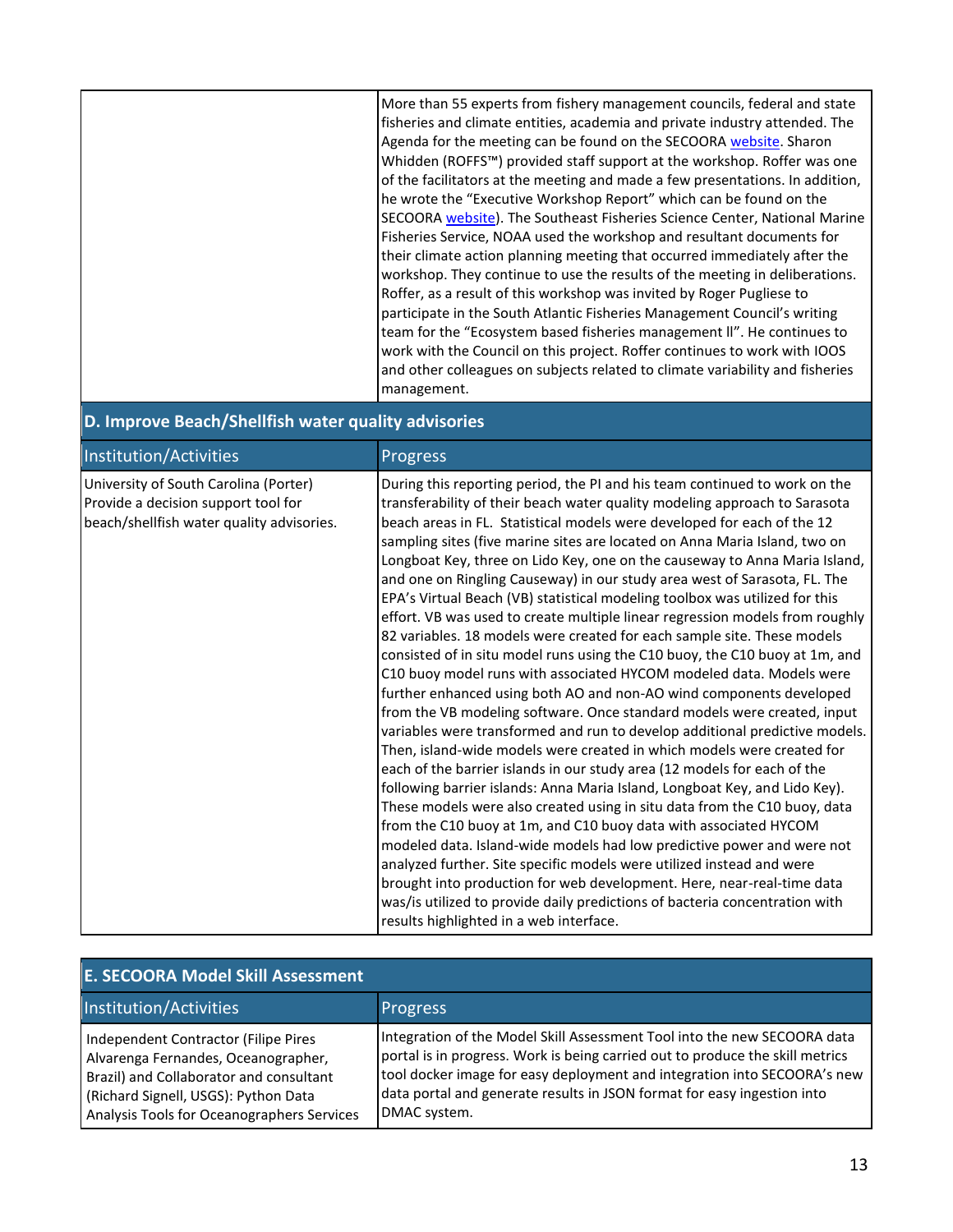# **Goal 4: Enhance the DMAC Subsystem**

Milestones: Updates on activities are described in "progress" column of the following table.

| Institution                                                                                                                                                                                                                                                   | Progress                                                                                                                                                                                                                                                                                                                                                                                                                                                                                                                                                                                                                                                                                                                                                                                                                                                                                                                                                                                                                                                                                                                                         |
|---------------------------------------------------------------------------------------------------------------------------------------------------------------------------------------------------------------------------------------------------------------|--------------------------------------------------------------------------------------------------------------------------------------------------------------------------------------------------------------------------------------------------------------------------------------------------------------------------------------------------------------------------------------------------------------------------------------------------------------------------------------------------------------------------------------------------------------------------------------------------------------------------------------------------------------------------------------------------------------------------------------------------------------------------------------------------------------------------------------------------------------------------------------------------------------------------------------------------------------------------------------------------------------------------------------------------------------------------------------------------------------------------------------------------|
| University of SC (Porter)<br>Maintain SECOORA DMAC Infrastructure<br> .<br>Develop and deliver the<br>materials/documentation needed to enable<br>transition of DMAC services from USC to<br>Axiom<br>$\bullet$<br>Develop and provide a final project report | Maintenance of SECOORA DMAC infrastructure<br>А.<br>• Continued monitoring and maintenance.<br>Maintenance and upgrade of SECOORA website and<br>В.<br>interactive data portal<br>• SECOORA website and data portal - continued<br>maintenance<br>• GSAA Data Portal - Project is now in maintenance mode,<br>updates to data endpoints and server software performed<br>Servicing Assisting regional data providers - Maintaining USF<br>C.<br>COMPS and UNCW CORMP salinity feeds as pulled into water<br>quality models. UNCW CORMP buoy data feed changed from<br>older telemetry based feed to SOS web service.                                                                                                                                                                                                                                                                                                                                                                                                                                                                                                                             |
| Axiom Data Science, LLC (Wilcox)<br>SECOORA DMAC operations transition.                                                                                                                                                                                       | SECOORA data portal was transitioned and went live during the reporting<br>period. The portal can be accessed via portal.secoora.org. Axiom is<br>currently working on addressing the bugs in the data portal. Axiom<br>conducted a data portal demo webinar to SECOORA PIs and participated in<br>a break-out session at the May 2016 SECOORA annual PIs meeting, which<br>focused on the SECOORA data portal and website. Stakeholders and PIs<br>spent time on using the data portal and website, and have provided<br>suggestions and comments on improving both. Axiom will be implementing<br>the recommended functionalities and usability to improve access of data<br>and information via SECOORA data portal and website. Axiom also a)<br>participated as a partner with SECOORA on BOEM white paper on Atlantic<br>Deepwater Ecosystem Observatory Network (ADEON), b) worked with<br>Ocean Tracking Network (OTN) software team to establish a SECOORA data<br>node that will be used by Florida Atlantic Coast Telemetry (FACT) network,<br>and c) is working with SECOORA staff on redesigning of the SECOORA<br>content website. |
| <b>RCOOS Integration Projects</b>                                                                                                                                                                                                                             |                                                                                                                                                                                                                                                                                                                                                                                                                                                                                                                                                                                                                                                                                                                                                                                                                                                                                                                                                                                                                                                                                                                                                  |
| Institution/Activities                                                                                                                                                                                                                                        | Progress                                                                                                                                                                                                                                                                                                                                                                                                                                                                                                                                                                                                                                                                                                                                                                                                                                                                                                                                                                                                                                                                                                                                         |
| Trap Puckett, RPS Evans Hamilton, John's<br>Island, SC - Rip current model validation                                                                                                                                                                         | RPS completed the review and analysis of the field data collected in the<br>fall of 2015 for the rip current study at Emerald Isle, NC. This included the<br>wave and current data collected at 2 stations and the video monitoring of<br>the surf zone conducted during the same time period. The data and a data<br>report on field data collection (wave and camera imagery) for the period<br>August 25, 2015 - November 12, 2015 was delivered to SECOORA and                                                                                                                                                                                                                                                                                                                                                                                                                                                                                                                                                                                                                                                                               |

|                                               | NOAA National Ocean Service (NOS) Rip Current Model Validation Team.      |
|-----------------------------------------------|---------------------------------------------------------------------------|
| James Locascio, Mote Marine Laboratory,       | The hardware and software upgrades to the Big Carlos Pass (BCP) were      |
| Sarasota, FL - Ocean Observing Experiment:    | completed and deployed on the USF dock test site in December, 2015 to     |
| Incorporation of Passive Acoustics and        | ensure the system was functioning properly. The new permit from Lee       |
| Acoustic Telemetry on an Established Regional | County Department of Transportation necessary to install the new mast at  |
| Coastal Ocean Observatory to Measure Fish     | the BCP station was issued in April, 2016. Prior to deployment at the BCP |
| Sound Production and Behavior as an Indicator | field site, the decoder for the new GOES files and web page development   |
| of Ecosystem Function                         | are required and work on this task has been recently started by members   |
|                                               | of the USF ocean circulation group.                                       |
|                                               |                                                                           |

 $\overline{\phantom{a}}$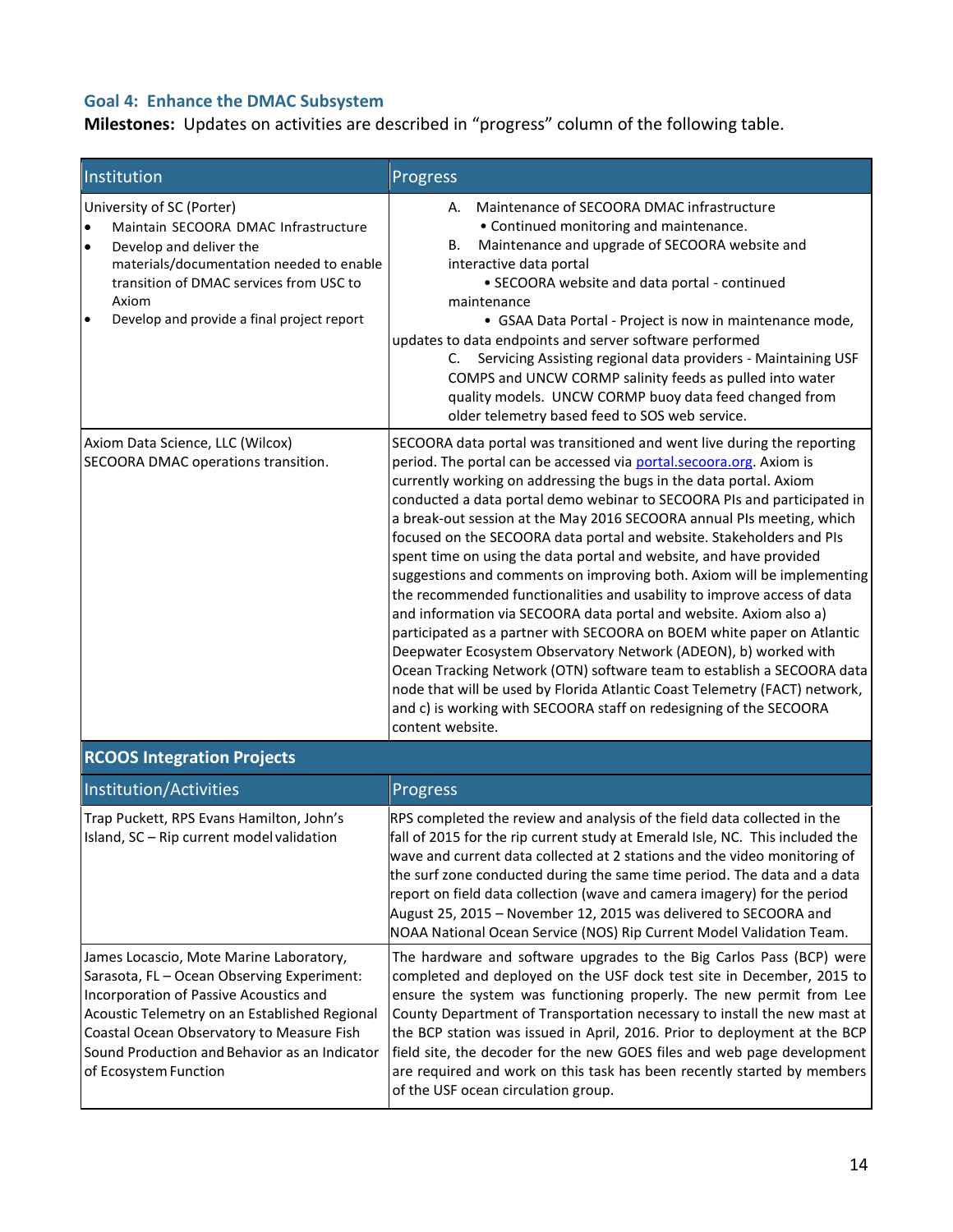| Institution                                                                                                                                                            | <b>Progress</b>                                                                                                                                                                                                                                                                                                                                                                                                                                                                                                                           |  |  |  |  |  |
|------------------------------------------------------------------------------------------------------------------------------------------------------------------------|-------------------------------------------------------------------------------------------------------------------------------------------------------------------------------------------------------------------------------------------------------------------------------------------------------------------------------------------------------------------------------------------------------------------------------------------------------------------------------------------------------------------------------------------|--|--|--|--|--|
| Baruch Institute, University of South Carolina<br>(Smith)<br>Instrumentation support for a water quality<br>monitoring station in the central channel of<br>Winyah Bay | Construction of the piling-based infrastructure to support the water<br>quality monitoring station was completed during this reporting period. YSI<br>EXO2 data sondes deployments in surface and bottom waters began on<br>May 11, 2016 (Fig. 1). NOAA GOES ID numbers for data telemetry have<br>been acquired and installation of satellite telemetry equipment is planned<br>for the week of June 6, weather permitting.                                                                                                              |  |  |  |  |  |
|                                                                                                                                                                        | bottom depth<br>bottom salinity<br>6.0<br>26<br>5.5<br>MMMMMM<br>24<br>5.0<br>22<br>4.5<br>20<br>4.0<br>冨<br>(m) dpt<br>3.0<br>2.5<br>2.0<br>1.6<br>1.0<br>n s<br>0.0<br>6714<br>5/15<br>5/16<br>5/17<br>5/26<br>5/11<br>5/21<br>5/24<br>5/25<br>month/day<br>Figure 1: Example time-series data from first deployment of YSI EXO2 sondes at Winyah Bay station, showing salinity values<br>measured in surface (red symbols) and bottom (black symbols) waters, together with water depth measured by the bottom<br>sonde (blue symbols) |  |  |  |  |  |
| Skidaway Institute of Oceanography (SkIO)<br>(Savidge)<br>South Atlantic Bight Synoptic Offshore<br>Observational Network (SABSOON) Tower<br>Data recovery project     | Quality-Control of archived SABSOON data for 3 offshore towers was<br>accomplished. Up to 10 years (1999-2009) of in-water and meteorological<br>information is being scrutinized. Inspected elements include: near-surface<br>and near-bottom water temperature, conductivity, salinity, depth,<br>chlorophyll, PAR, water level, wave, meteorological variables and ADCP<br>currents. Various QC flags are being assigned to suspect data by<br>parameter.                                                                              |  |  |  |  |  |

### **Goal 5: Support a Targeted and Leveraged Education and Outreach Subsystem**

The primary focus of SECOORA's Education and Outreach (E&O) subsystem is to engage stakeholders in observing technologies, data, products, and services. Note that Goals 1, 3, and 4 include outreach activities that complement and contribute to the E&O subsystem. We have listed work carried out during this reporting period below. No Education and Outreach PIs were funded in Year 5.

### Education and Outreach Activities (SECOORA staff and RCOOS PIs)

SECOORA continued to engage in marketing and outreach activities via e-newsletter, e-mails, social-media and website. SECOORA sent 1 e-newsletter and 2 Annual Meeting registration emails, referring 243 sessions to our website during this reporting period. We sent 2 emails outlining staff activities to the Board. Regional and local coastal ocean observing related stories highlighting Members work, SECOORA newsletters and more were published on our [website.](http://secoora.org/news) We continue to engage in outreach and education events as well as provide materials to RCOOS PI and board members, who attend science meetings, provide information to governmental representatives, etc. SECOORA staff and members engaged in 61 outreach events, including meeting with 12 congressional staffers. During this reporting period, we developed the [2015 SECOORA](http://secoora.org/AnnualReport2015)  [Annual Report w](http://secoora.org/AnnualReport2015)hich can be accessed via our [website.](http://secoora.org/communications)

SECOORA In-Person Outreach: SECOORA staff constantly engaged in either delivering a talk at institutions or visiting institutions and attending meetings to emphasize the benefits and promote the need for the implementation of regional coastal ocean observing systems to address coastal zone issues. The following are some outreach activities that occurred during this reporting period: Weather Ready Nation events; West Central Florida American Meteorological Society events; Florida Atlantic Coast Telemetry (FACT) events; USF Clam Bayou Water Quality station tour with New College of Florida Faculty, Sarasota; Florida Institute of Technology; FWC/FWRI, USGS and University of South Florida outreach meetings; NOAA Southeast and Caribbean Regional Collaboration Team (SECART); Florida Institute of Oceanography; Southeast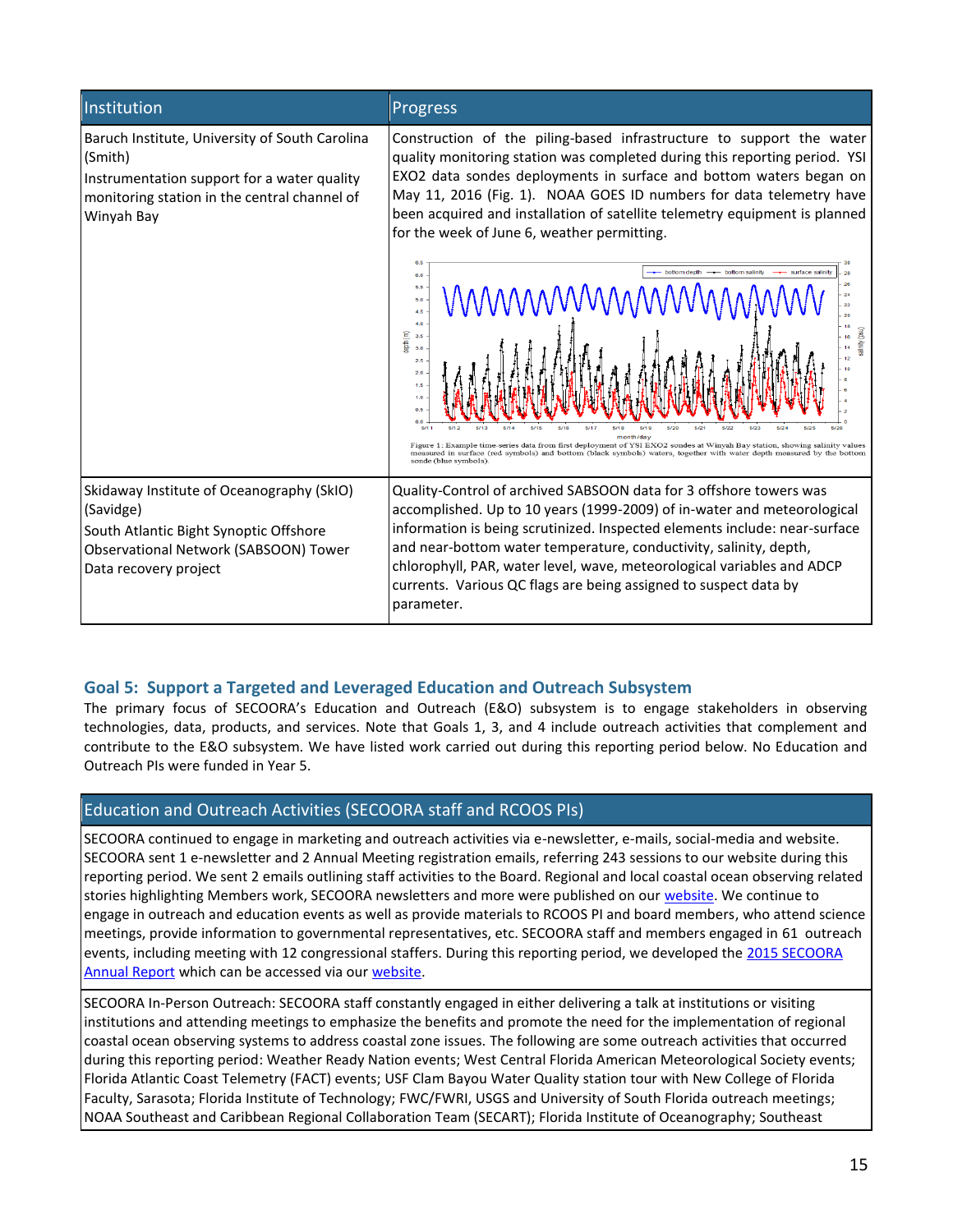#### Education and Outreach Activities (SECOORA staff and RCOOS PIs)

Coastal Ocean Acidification Network; NERRS-IOOS meeting; IOOS Association meetings; Gulf of Mexico Research Institute (GoMRI) meeting; SouthEast Acoustics Consortium (SEAC) meeting; Southeast states Coastal Resiliency meeting; GCOOS-RA annual meeting.

May 2016 Annual Members and Stakeholders Meeting: During this reporting period we conducted our SECOORA Annual Meetings in Raleigh, NC (May 18-20, 2016). We held Board and Members Business meetings on Day 1 and Stakeholders meeting on Day 2. RCOOS PI meeting was held on Day 3. A meeting summary and all meeting materials will be made available on the website.

#### **Scope of Work**

**Scope of work remains as proposed in the Year 5 descope proposal. Request for a one-year no-cost extension (June 1, 2016 – May 31,2017) of the remaining funds was submitted to NOAA/US IOOS and SECOORA received approval on that request.** 

#### **Personnel and Organizational Structure**

At the May 2016 Annual meeting we held the election for the Board of Directors. Michael Crosby, Mote Marine Laboratory (Sustaining Member Seat):Lisa Adams, Kennesaw State University (At Large Seat- Georgia): Quinton White, Jacksonville University (At Large Seat- Florida), Mitch Roffer, Roffer's Ocean Fishing Forecasting Service, Inc. (Industry/Private Sector) and Rick DeVoe, SC Sea Grant Consortium (Public Agencies/ Non-Profit/ Other Sector) were elected/re-elected to the Board.

#### **Budget Analysis**

SECOORA's financial records as of March 31, 2016 show the following has been expensed: over \$2.1M of Year 4 funds and over \$900K of Year 5 funds. SECOORA received a no cost extension for one year (June 1, 2016 – May 31, 2017). There were thirteen no cost extensions granted for Year 5 subawardees with end dates of November 30, 2016. IOOS Year 4 and Year 5 funds are being drawn down rapidly. Overall, we are within budget and on track with spending. SECOORA continues to receive invoices regularly from our subawardees and we process them at one of two bi-monthly meetings. All invoices are paid within forty-five days. SECOORA continues to draw from ASAP monthly. As a reminder SECOORA, pays out its monthly operational costs (i.e. payroll, etc.) and then conducts the ASAP draws in the middle of the following month for both the preceding month's operation expenses and the subawardee invoices.

#### **Publications and Presentations**

Scott Noakes and Dwight Gledhill. Storm Events Responsible for pCO2-rich Water Intrusion in the South Atlantic Bight. Poster presentation at the 2016 Ocean Sciences meeting, Feb 21 – 26, 2016. Presentation URL: [https://agu.confex.com/agu/os16/meetingapp.cgi/Paper/88818.](https://agu.confex.com/agu/os16/meetingapp.cgi/Paper/88818)

Al-Attabi, Z. and G. Voulgaris, 2016. Comparison Between HF Radar Measurements of Waves and In-Situ Measurements off Cape Hatteras, NC. Paper 12-14. Southeastern Section GSA - 65th Annual Meeting (31 March–1 April 2016, Columbia, SC).

Cahl, D and G. Voulgaris, 2016. HF radar Lagrangian trajectory calculations accounting for Stokes' drift and the nonlinear Bragg wave phase speed correction term. Abstract ID: EC44B-1247. 2016 Ocean Science Meeting, 21-26 February, New Orleans, LA.

Cahl, D.L. and Voulgaris, G., 2016. Modern Measurement Methods in Oceanography. Graduate student day 2016 at University of South Carolina, Columbia, SC.

Meyers, Steven D., Monica Wilson and Mark E Luther, 2016; Observations of Hysteresis in the Annual Exchange Circulation of Tampa Bay; Poster presented at the 2016 Ocean Sciences Meeting, New Orleans, LA; Feb. 21-26, 2016.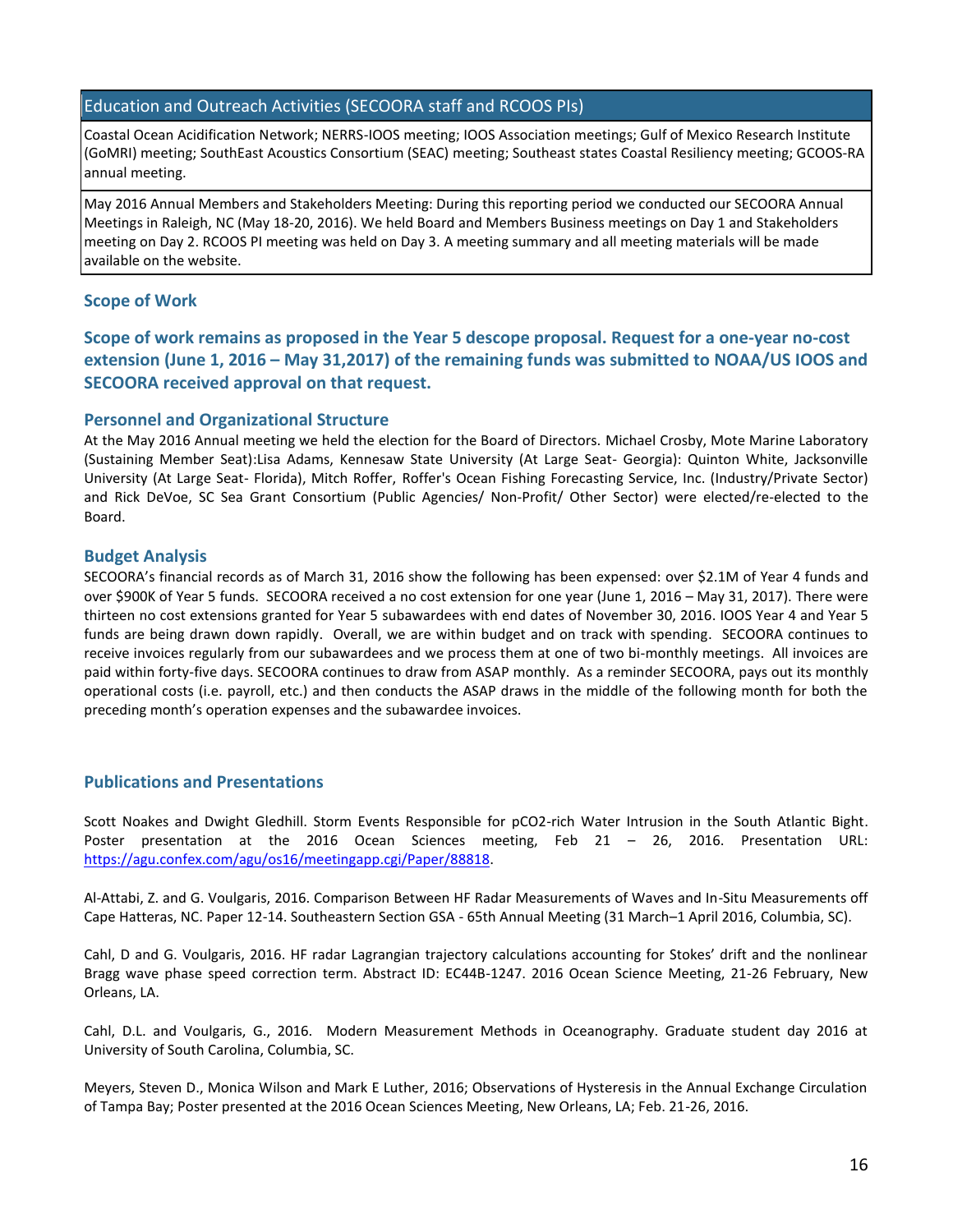Meyers, Steven D., Amanda J. Moss, and Mark E. Luther, 2016. Changes in Residence Time due to Large-Scale Infrastructure in a Coastal Plain Estuary. Poster presented at the 2016 Ocean Sciences Meeting, New Orleans, LA, Feb. 21- 26, 2016.

Scudder, J., and M. E. Luther, 2016. Water Quality, Water Level, and Meteorological Monitoring at the USF COMPS Clam Bayou Station: A Successful Collaborative Effort as Demonstrated by the Continuous Monitoring Record during the 2015 St. Petersburg Sewage Overflow Event. Oral presentation at the 10th National Water Quality Monitoring Conference, Tampa, Florida, May 2 - 6, 2016.

Neet, M., R.H. Kelsey, D.E. Porter, D. Ramage and A. Jones. 2015. Model performance results in Myrtle Beach, SC using Virtual Beach and R regression software. South Carolina Water Resources Journal. Vol. 2, Issue 1. pp. 80-85.

Neet, M., D.E. Porter, H. Kelsey and D. Ramage. 2016. Utilizing Virtual Beach for bacteria forecast modeling in Sarasota, FL. Recreational Waters Conference. New Orleans, LA. April 2016.

Porter, D.E. 2016. The role of environmental monitoring and data management in supporting science to inform decision making: integrating NAML, NERRS and IOOS activities. Southern Association of Marine Laboratories Annual Meeting. Port Aransas, TX. May 2016. Invited presentation.

Bane, J., R. He, M. Muglia, C. Lowcher, Y. Gong, S. Haines (2016): Marine Hydrokinetic Energy Potential in Western Boundary Currents, Invited paper to, Annual Review of Marine Science, in press.

Ledwell, J. R., R. He, Z. Xue, S. F. DiMarco, L. Spencer, and P. Chapman (2016) Dispersion of a tracer in the deep Gulf of Mexico, Journal of Geophysical Research - Oceans, 121, 1110-1132, doi:10.1002/2015JC011405. [\[PDF\]](https://f9f29c09aba68b34e97f2e1e94ba641ecca20392.googledrive.com/host/0B8MXmF_zZc7KN2RWZWJKMEh1eEk/Publications/Ledwell_et_al-2016-JGRO.pdf)

He, J., R. He, and Y. Zhang. (2015) Impacts of air–sea interactions on regional air quality predictions using WRF/Chem v3.6.1 coupled with ROMS v3.7: southeastern US example, Geoscientific Model Development Discussion, 8, 9965-10009, doi:10.5194/gmdd-8-9965-2015. [\[PDF\]](https://f9f29c09aba68b34e97f2e1e94ba641ecca20392.googledrive.com/host/0B8MXmF_zZc7KN2RWZWJKMEh1eEk/publications/HeHeZhang_GMDD2015.pdf)

Huang, W.-J., W.-J. Cai, Y. Wang, X. Hu, B. Chen, S. E. Lohrenz, S. Chakraborty, R. He, J. Brandes, and C. S. Hopkinson (2015) The response of inorganic carbon distributions and dynamics to upwelling-favorable winds on the northern Gulf of Mexico during summer, Continental Shelf Research, 111(2015) 211-222, doi: 10.1016/j.csr.2015.08.020. [\[PDF\]](https://f9f29c09aba68b34e97f2e1e94ba641ecca20392.googledrive.com/host/0B8MXmF_zZc7KN2RWZWJKMEh1eEk/Publications/Huangetal_CSR2015.pdf)

Tian, H., W. Ren, J. Yang, B. Tao, W.-J. Cai, S. E. Lohrenz, C. S. Hopkinson, M. Liu, Q. Yang, C. Lu, B. Zhang, K. Banger, S. Pan, R. He, and Z. Xue (2015) Climate extremes dominating seasonal and interannual variations in carbon export from the Mississippi River basin, Global Biogeochemical Sciences, 29, doi: 10.1002/2014GB005068. [\[PDF\]](https://f9f29c09aba68b34e97f2e1e94ba641ecca20392.googledrive.com/host/0B8MXmF_zZc7KN2RWZWJKMEh1eEk/Publications/Tianetal_GBC2015.pdf)

Hu, C., B. Murch, A. A. Corcoran, L. Zheng, B. B. Barnes, R. H. Weisberg, K. Atwood, and J. M. Lenes (2016). Developing a smart semantic Web with linked data and models for near-real-time monitoring of red tides in the eastern Gulf of Mexico. IEEE Systems Journal. In press, Doi:10.1109/JSYST.2015.2440782.

Weisberg, R.H., L.Y. Zheng, Y. Liu, A. Corcoran, C. Lembke, C. Hu, J. Lenes, and J. Walsh (2016). Kerenia brevis blooms on the west Florida shelf: A comparative study of the robust 2012 bloom and the nearly null 2013 event. Continental Shelf Research, 120, 106-121,<http://dx.doi.org/10.1016/j.csr.2016.03.011>

Liu, Y., R.H. Weisberg, S. Vignudelli, G.T. Mitchum (2016). Patterns of the Loop Current System and Regions of Sea Surface Height Variability in the Eastern Gulf of Mexico Revealed by the Self-Organizing Maps, J. Geophys. Res., doi:10.1002/2015JC011493, in press.

Liu, Y., R.H. Weisberg and J. Lenes, Gulf of Mexico Loop Current Interactions with the West Florida Shelf and its Influence on Harmful Algae Blooms Weisberg, Presented on 2/24/2016 at the Ocean Sciences Meeting in New Orleans, LA.

Weisberg, R.H., Y. Liu and L. Zheng. The Control of West Florida Continental Shelf Material Property Distributions by a Combination of Deep-Ocean and Local Forcing. Presented on 2/23/2016 at the Ocean Sciences Meeting in New Orleans, LA.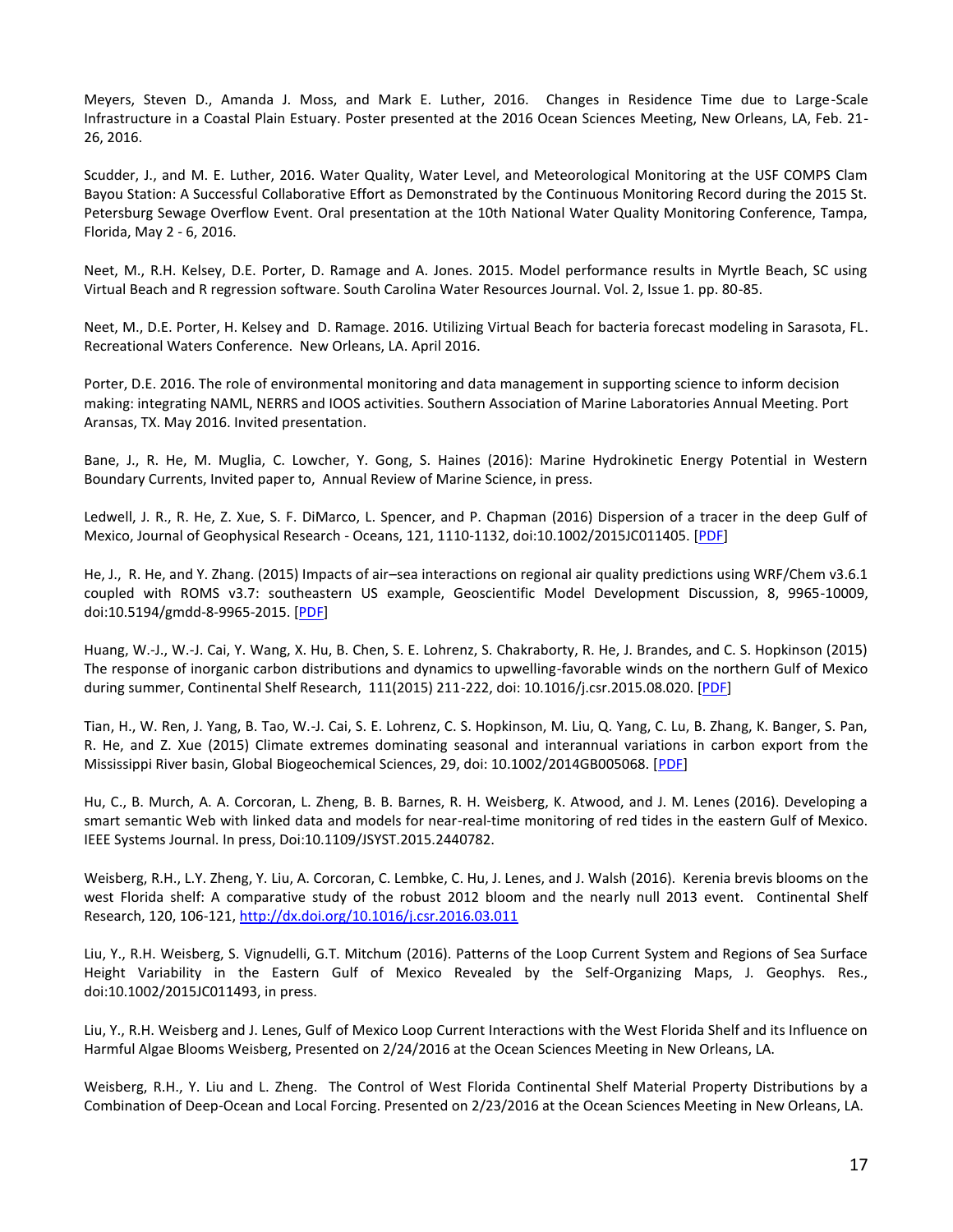Roarty, H., J. Kohut, L. Palamara, W. Brown, H. Seim, L. Atkinson, M. Smith, S. Glenn, 2016. Observations of the Surface Circulation over the Mid Atlantic Bight Continental Shelf, Ocean Sciences Meeting, 21-26 February, 2016, New Orleans, LA.

Muglia, M., H. Seim and S. Haines, 2016. Estimating Gulf Stream position with HF radar off Cape Hatteras NC, Ocean Sciences Meeting, 21-26 February, 2016, New Orleans, LA.

#### **June 2016 SECOORA Annual Supplemental Information**

#### **Education and Outreach Activities (IOOS Education and Outreach Inventory Tool)**

During this reporting period, we used the [2012-2013 IOOS Cloud/Education and Outreach](https://sites.google.com/a/noaa.gov/iooscloud/education-outreach) Inventory Tool (Google Collaboration tool spread sheet) and updated the SECOORA Education and Outreach activities.

#### **Regional Ocean Governance Organization Activities**

#### **Staff fiscal activities:**

- Provided fiscal and overall project management for Year 4 and Year 5 awards, and continued to manage primary partner institutions subawards.
- Held bi-monthly administration meetings to ensure efficient and effective fiscal operations.
- A part-time Bookkeeper (Chiaki Kight) and Business Manager (Megan Lee) managed the contracts and financials for these awards.
- SECOORA staff held a staff retreat at Charleston, December 1-2, 2015
- Federal Financial Report for IOOS funds was submitted during this reporting period.
- Preparations are underway for FY16 SECOORA A-133 audit.

#### **SECOORA Board and PI Coordination**

- Continued to hold conference calls with RCOOS PIs to ensure in-reach, coordination and collaboration within each RCOOS subcomponent and among PIs. Also held DMAC activities prioritization and coordination meetings and calls.
- Executive Committee continued to meet monthly. The Finance and Audit Committee met every quarter. Board conference calls were held when needed.
- Held Board meeting (December 3-4, 2015 Charleston, SC) and SECOORA annual Members and Board meetings (May 18-20, 2016 – Raleigh, NC). Annual meeting notes are are available and Presentations and 2016 annual meeting materials can be accessed via SECOORA website.

#### **External Coordination Activities:**

- Continue to actively participate in the Governors' South Atlantic Alliance (GSAA) and GSAA Regional Information Management System (RIMS) portal is being maintained.
- Debra continues to participate on regular GSAA Transition Team and Executive Planning Team calls and meetings.
- Participate in monthly IOOS Association and IOOS conference calls, including Debra's participation on the IOOS Association Executive Committee.
- Debra and Conrad attended the IOOS Association Spring Meeting held in Washington D.C. (March 2016).
- Continue to coordinate and host Southeast Ocean and Coastal Acidification Network [\(SOCAN\)](http://secoora.org/socan) webinars with National Oceanic and Atmospheric Administration's Ocean Acidification Program.
- Vembu and Abbey attended the Clam Bayou, Gulfport, St. Petersburg, FL Data Users meeting at the USF COMPS Clam Bayou site (December 16, 2015). New College of Florida Sarasota faculty and librarians attended the meeting. Xylem YSI technicians, USGS, and FWC/FWRI were also present. USF and YSI gave a tour of the site.
- December 7-8, 2015 Vembu and Abbey attended the Indian River Lagoon (IRL) Data Users Workshop. Vembu participated on the Steering Committee for the meeting.
- December 8, Megan attended a fundraising webinar hosted by Network for Good entitled "Turn Year-End Donors into Year-Round Supporters.<sup>"</sup> Megan also attended other various fundraising/marketing webinars over this reporting period.
- Megan attended the NOAA OMB training webinar, March 8-9, 2016.
- Debra and Abbey coordinated and held the Southeast Ocean and Coastal Acidification Network (SOCAN) first in-person Steering Committee Meeting held in Charleston, SC (January, 12 - 13, 2016).
- Debra attended the IOOS and National Estuarine Research Reserve System (NERRS) workshop held at Guana Tolomato Matanzas National Estuarine Research Reserve in St. Augustine, FL (January 21-22, 2016).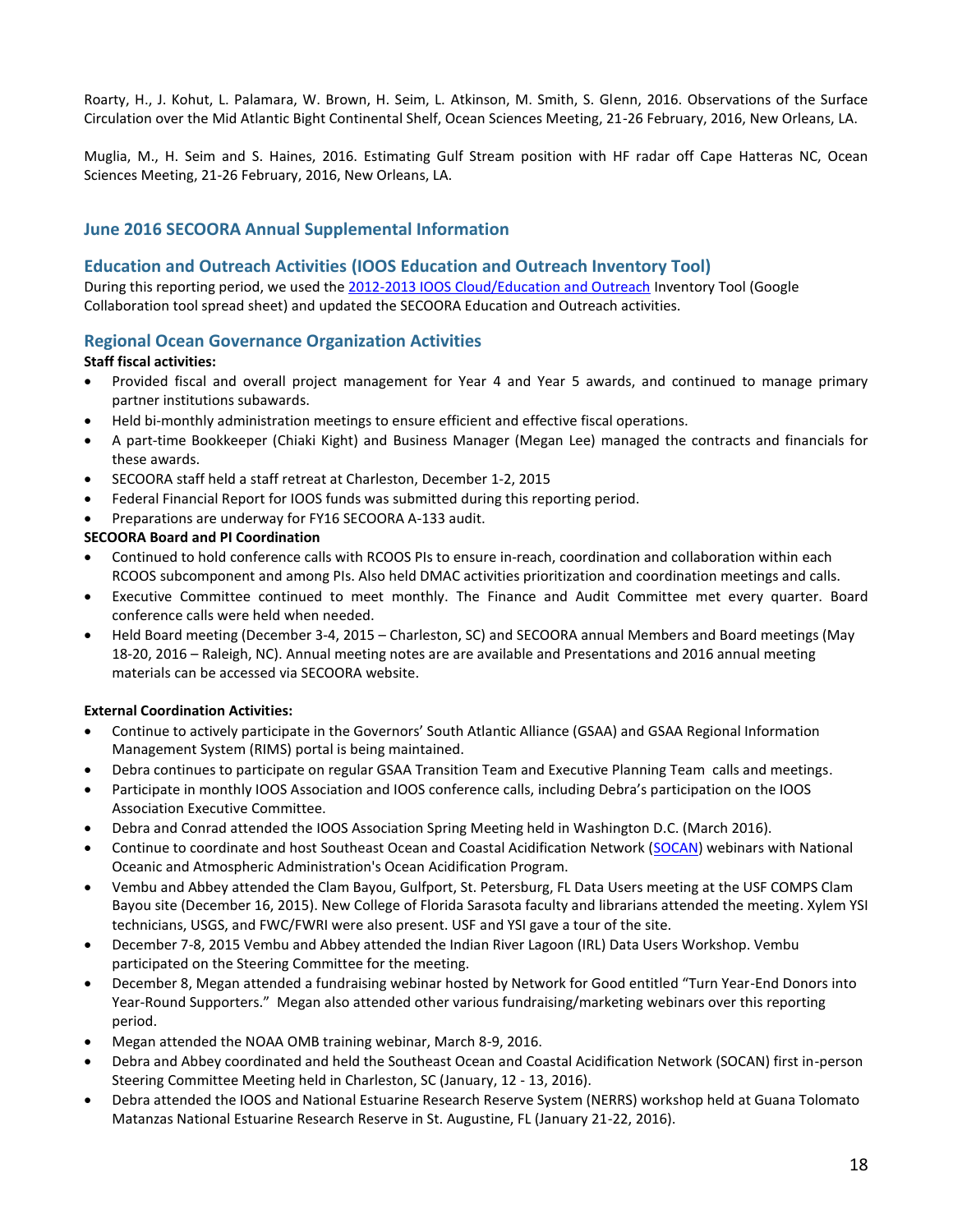- Debra and Vembu attended the Gulf of Mexico Research Institute Oil Spill Meeting (February, 1-4, 2016).
- Vembu attended the SouthEast Acoustics Consortium (SEAC) Meeting, St. Petersburg, FL (February 22-24, 2016).
- Debra attended the Gulf of Mexico Coastal Ocean Observing System (GCOOS-RA) meeting, New Orleans, LA (March, 31 – April 1, 2016).
- Debra attended the Southeast States Coastal Resiliency meeting (April 18, 2016), Savannah, GA.
- Other meetings, conference calls and activities: West Central Florida American Meteorological Society events; Florida Atlantic Coast Telemetry (FACT) meeting (December 17, 2015); Florida Institute of Oceanography, FWC/FWRI, USGS and University of South Florida outreach meetings; NOAA Southeast and Caribbean Regional Collaboration Team (SECART)

### **Efforts to Leverage IOOS Funding**

- Continued partnership with GSAA.
- The PIs that receive SECOORA subawards also leverage either their institutional funds or external grants to carry out their projects.
- Donate to SECOORA: We continue to participate in Amazon's charitable opportunity, AmazonSmile. Amazon will donate 0.5% of the price of your eligible AmazonSmile purchases to Southeast Coastal Ocean Observing Regional Association whenever you shop on AmazonSmile. Funds generated will be invested to educate students and the public about coastal ocean observing activities in the Southeast.

#### **Update to RA Membership, Board of Directors and Committee Members**

#### **RA Membership**

The following organization joined/rejoined SECOORA:

- Metanomy Inc., FL
- Dialytics, FL
- Surfline, CA

#### **Board of Directors**

The following Board Members are rotating off of the SECOORA Board of Directors at the end of June 2016:

Nick Shay – University of Miami

Roger Pugleise - SAFMC

Conrad Lautenbacher - GeoOptics

The following members were elected/re-elected to serve on the SECOORA Board (starting July 1, 2016) at the May 2016 Members Business meeting:

Michael Crosby, Mote Marine Laboratory (Sustaining Member Seat)

Lisa Adams, Kennesaw State University (At Large Seat- Georgia Seat)

Quinton White, Jacksonville University (At Large Seat- Florida Seat)

Mitch Roffer, Roffer's Ocean Fishing Forecasting Service, Inc. (Industry/Private Sector Seat)

Rick DeVoe, SC Sea Grant Consortium (Public Agencies/ Non-Profit/ Other Sector Seat)

### **SECOORA Committees**

#### **Finance and Accounting Committee: Chair: Peter Hamilton**

Members: Rick DeVoe – South Carolina Sea Grant Consortium Conrad Lautenbacher – GeoOptics Peter Hamilton – Leidos Corp.

#### **Board Development Committee: Chair: Mitch Roffer**

Members: Peter Hamilton Nick Shay Mitch Roffer

**Note:** The RA membership, Board of Directors and Committee members are on the SECOORA website, which is updated on July 1 of every year and periodically updated as and when necessary, and provided in IOOS PO template in Appendix A.